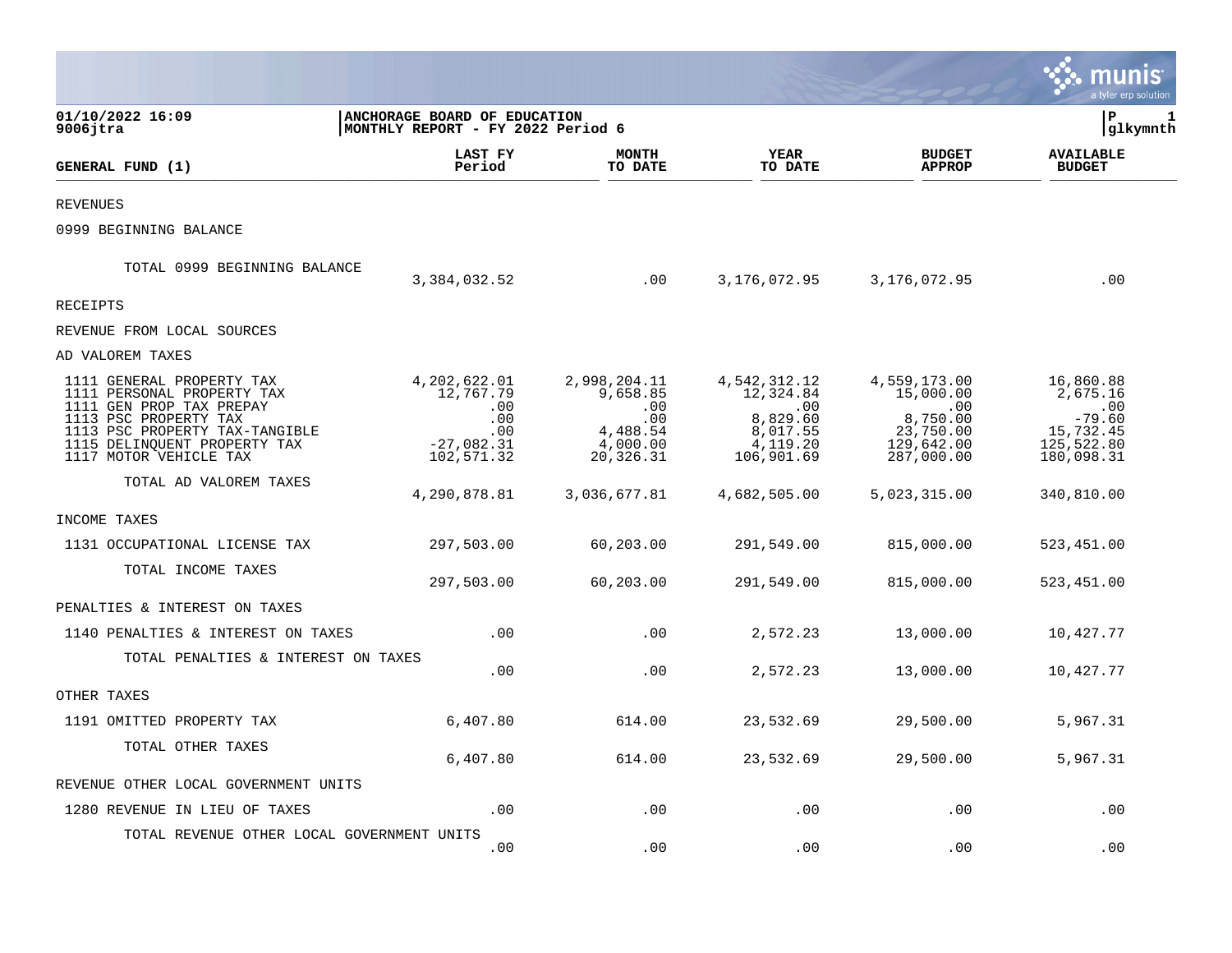

## **01/10/2022 16:09 |ANCHORAGE BOARD OF EDUCATION |P 2 9006jtra |MONTHLY REPORT - FY 2022 Period 6 |glkymnth**

| GENERAL FUND (1)                                                                                                                                                                                                           | LAST FY<br>Period                                              | <b>MONTH</b><br>TO DATE                                  | <b>YEAR</b><br>TO DATE                                       | <b>BUDGET</b><br><b>APPROP</b>                                           | <b>AVAILABLE</b><br><b>BUDGET</b>                                 |  |
|----------------------------------------------------------------------------------------------------------------------------------------------------------------------------------------------------------------------------|----------------------------------------------------------------|----------------------------------------------------------|--------------------------------------------------------------|--------------------------------------------------------------------------|-------------------------------------------------------------------|--|
| TUITION                                                                                                                                                                                                                    |                                                                |                                                          |                                                              |                                                                          |                                                                   |  |
| 1310 TUITION FROM INDIVIDUALS<br>1320 TUIT FRM OTH GOVT SRCS W/IN ST<br>1340 OTHER TUITION<br>1340 KINDERGARTEN TUITION                                                                                                    | .00<br>.00<br>.00<br>.00                                       | .00<br>.00<br>.00<br>.00                                 | .00<br>.00<br>.00<br>.00                                     | .00<br>.00<br>.00<br>$.00 \,$                                            | .00<br>.00<br>.00<br>.00                                          |  |
| TOTAL TUITION                                                                                                                                                                                                              | .00                                                            | .00                                                      | .00.                                                         | .00                                                                      | .00                                                               |  |
| EARNINGS ON INVESTMENTS                                                                                                                                                                                                    |                                                                |                                                          |                                                              |                                                                          |                                                                   |  |
| 1510 INTEREST ON INVESTMENTS                                                                                                                                                                                               | 9,889.65                                                       | 2,302.30                                                 | 8,417.11                                                     | 23, 250.00                                                               | 14,832.89                                                         |  |
| TOTAL EARNINGS ON INVESTMENTS                                                                                                                                                                                              | 9,889.65                                                       | 2,302.30                                                 | 8,417.11                                                     | 23,250.00                                                                | 14,832.89                                                         |  |
| STUDENT ACTIVITIES                                                                                                                                                                                                         |                                                                |                                                          |                                                              |                                                                          |                                                                   |  |
| 1740 STUDENT FEES<br>1740 STUDENT FEES-EXTRA CURRICULAR                                                                                                                                                                    | 66,435.00<br>1,400.00                                          | 8,575.00<br>.00                                          | 66,454.00<br>5,000.00                                        | 69,000.00<br>.00                                                         | 2,546.00<br>$-5,000.00$                                           |  |
| TOTAL STUDENT ACTIVITIES                                                                                                                                                                                                   | 67,835.00                                                      | 8,575.00                                                 | 71,454.00                                                    | 69,000.00                                                                | $-2,454.00$                                                       |  |
| OTHER REVENUE FROM LOCAL SOURCES                                                                                                                                                                                           |                                                                |                                                          |                                                              |                                                                          |                                                                   |  |
| 1919 OTHER RENTAL INCOME<br>1920 CONTRIBUTIONS/DONATIONS<br>1980 REFUND OF PRIOR YR EXPENDITURE<br>1990 MISCELLANEOUS REVENUE<br>1990 CONCECO ANNUITY REFUND<br>1990 MEDICAID REIMBURSEMENT<br>1990 CENTENNIAL CELEBRATION | .00<br>$.00 \,$<br>.00<br>24, 483.61<br>.00<br>9,932.76<br>.00 | .00<br>.00<br>.00<br>$-369.00$<br>.00<br>1,017.75<br>.00 | 2,650.00<br>.00<br>.00<br>7,176.96<br>.00<br>3,390.86<br>.00 | 1,000.00<br>$.00 \,$<br>.00<br>27,000.00<br>.00<br>19,000.00<br>$.00 \,$ | $-1,650.00$<br>.00<br>.00<br>19,823.04<br>.00<br>15,609.14<br>.00 |  |
| TOTAL OTHER REVENUE FROM LOCAL SOURCES                                                                                                                                                                                     | 34, 416.37                                                     | 648.75                                                   | 13, 217.82                                                   | 47,000.00                                                                | 33,782.18                                                         |  |
| TOTAL REVENUE FROM LOCAL SOURCES                                                                                                                                                                                           | 4,706,930.63                                                   | 3,109,020.86                                             | 5,093,247.85                                                 | 6,020,065.00                                                             | 926,817.15                                                        |  |
| REVENUE FROM STATE SOURCES                                                                                                                                                                                                 |                                                                |                                                          |                                                              |                                                                          |                                                                   |  |
| STATE PROGRAM                                                                                                                                                                                                              |                                                                |                                                          |                                                              |                                                                          |                                                                   |  |
| 3111 SEEK PROGRAM                                                                                                                                                                                                          | 300,687.00                                                     | 53,070.00                                                | 318,420.00                                                   | 636,841.00                                                               | 318, 421.00                                                       |  |
| TOTAL STATE PROGRAM                                                                                                                                                                                                        | 300,687.00                                                     | 53,070.00                                                | 318,420.00                                                   | 636,841.00                                                               | 318,421.00                                                        |  |
| OTHER STATE FUNDING                                                                                                                                                                                                        |                                                                |                                                          |                                                              |                                                                          |                                                                   |  |
| 3120 OTHER STATE FUNDING                                                                                                                                                                                                   | .00                                                            | .00                                                      | .00                                                          | .00                                                                      | .00                                                               |  |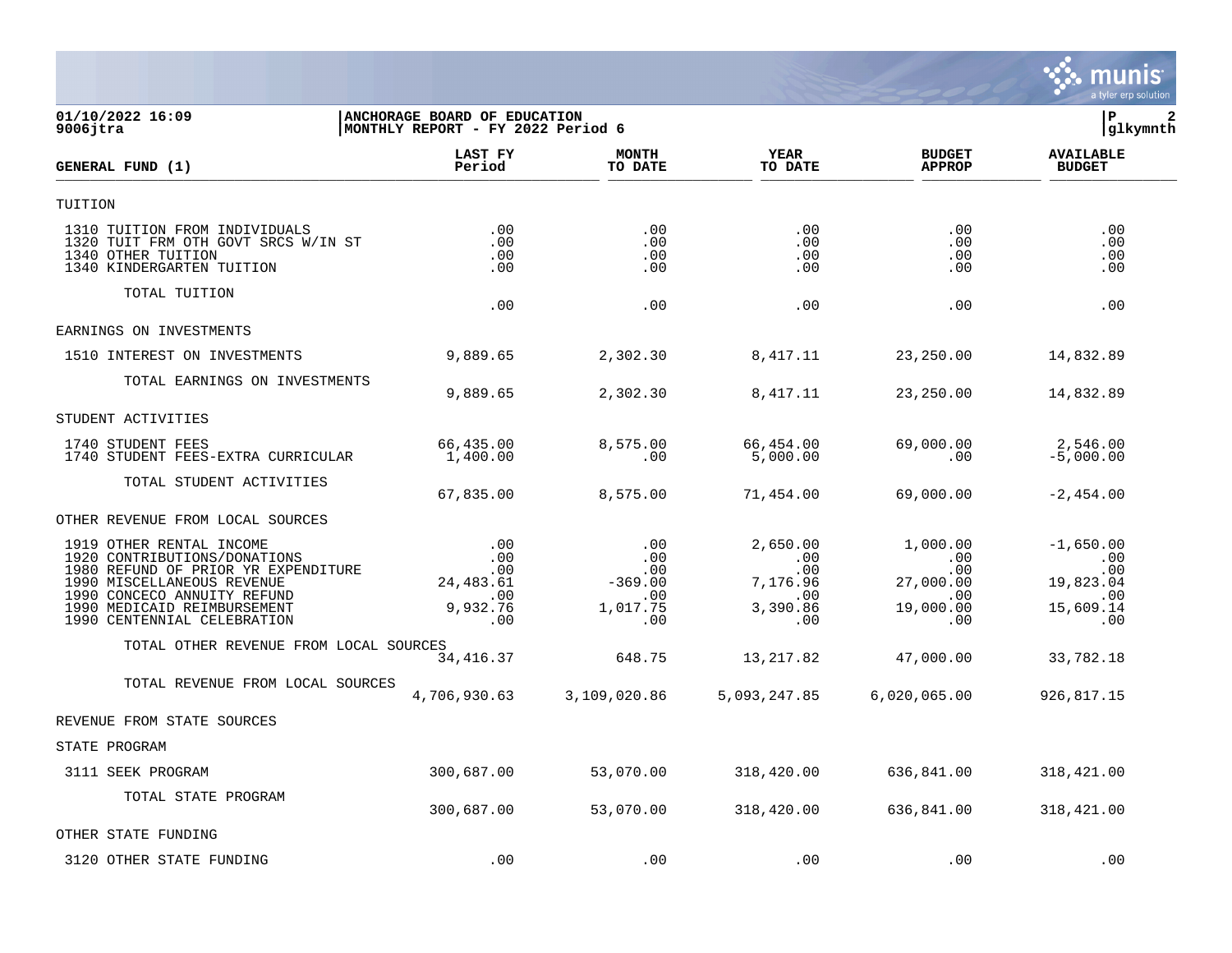

## **01/10/2022 16:09 |ANCHORAGE BOARD OF EDUCATION |P 3 9006jtra |MONTHLY REPORT - FY 2022 Period 6 |glkymnth**

| GENERAL FUND (1)                                                        | LAST FY<br>Period | <b>MONTH</b><br>TO DATE | <b>YEAR</b><br>TO DATE | <b>BUDGET</b><br><b>APPROP</b> | <b>AVAILABLE</b><br><b>BUDGET</b> |  |
|-------------------------------------------------------------------------|-------------------|-------------------------|------------------------|--------------------------------|-----------------------------------|--|
| 3126 SUB SALARY REIMB (STATE)<br>3128 AUDIT REIMBURSEMENT               | .00<br>$.00 \,$   | .00<br>.00              | .00<br>.00             | .00<br>.00                     | .00<br>.00                        |  |
| TOTAL OTHER STATE FUNDING                                               | .00               | .00                     | .00                    | .00                            | .00                               |  |
| EXPENDITURE REIMBURSEMENTS                                              |                   |                         |                        |                                |                                   |  |
| 3130 NATIONAL BOARD CERT TEACHER<br>3131 STATE MISCELLANEOUS REIMBURSE  | .00<br>.00        | .00<br>.00              | .00<br>.00             | 10,000.00<br>.00               | 10,000.00<br>.00                  |  |
| TOTAL EXPENDITURE REIMBURSEMENTS                                        | .00               | .00                     | .00                    | 10,000.00                      | 10,000.00                         |  |
| REVENUE IN LIEU OF TAXES/STATE                                          |                   |                         |                        |                                |                                   |  |
| 3800 REVENUE IN LIEU OF TAXES/STATE                                     | 4,273.96          | 720.63                  | 4,312.07               | 8,500.00                       | 4,187.93                          |  |
| TOTAL REVENUE IN LIEU OF TAXES/STATE                                    | 4,273.96          | 720.63                  | 4,312.07               | 8,500.00                       | 4,187.93                          |  |
| REVENUE ON BEHALF PAYMENTS                                              |                   |                         |                        |                                |                                   |  |
| 3900 STATE ON-BEHALF PAYMENTS                                           | .00               | .00                     | .00                    | .00                            | .00                               |  |
| TOTAL REVENUE ON BEHALF PAYMENTS                                        | .00               | .00                     | .00                    | .00                            | .00                               |  |
| TOTAL REVENUE FROM STATE SOURCES                                        | 304,960.96        | 53,790.63               | 322,732.07             | 655,341.00                     | 332,608.93                        |  |
| OTHER RECEIPTS                                                          |                   |                         |                        |                                |                                   |  |
| BOND ISSUANCE                                                           |                   |                         |                        |                                |                                   |  |
| 5100 BOND SALE<br>5110 BOND PRINCIPAL PROCEEDS                          | .00<br>.00        | .00<br>.00              | .00<br>.00             | .00<br>.00                     | .00<br>.00                        |  |
| TOTAL BOND ISSUANCE                                                     | .00               | .00                     | .00                    | .00                            | .00                               |  |
| INTERFUND TRANSFERS                                                     |                   |                         |                        |                                |                                   |  |
| 5210 FUND TRANSFER<br>5220 INDIRECT COSTS TRANSFER                      | .00<br>.00        | .00<br>.00.             | .00<br>.00             | .00<br>.00                     | .00<br>.00                        |  |
| TOTAL INTERFUND TRANSFERS                                               | .00               | .00                     | .00                    | .00                            | .00                               |  |
| SALE OR COMP FOR LOSS OF ASSETS                                         |                   |                         |                        |                                |                                   |  |
| 5311 SALE OF LAND & IMPROVEMENTS<br>5312 LOSS COMP - LAND & IMPROVEMNTS | .00<br>.00        | .00<br>.00              | .00<br>.00             | .00<br>.00                     | .00<br>.00                        |  |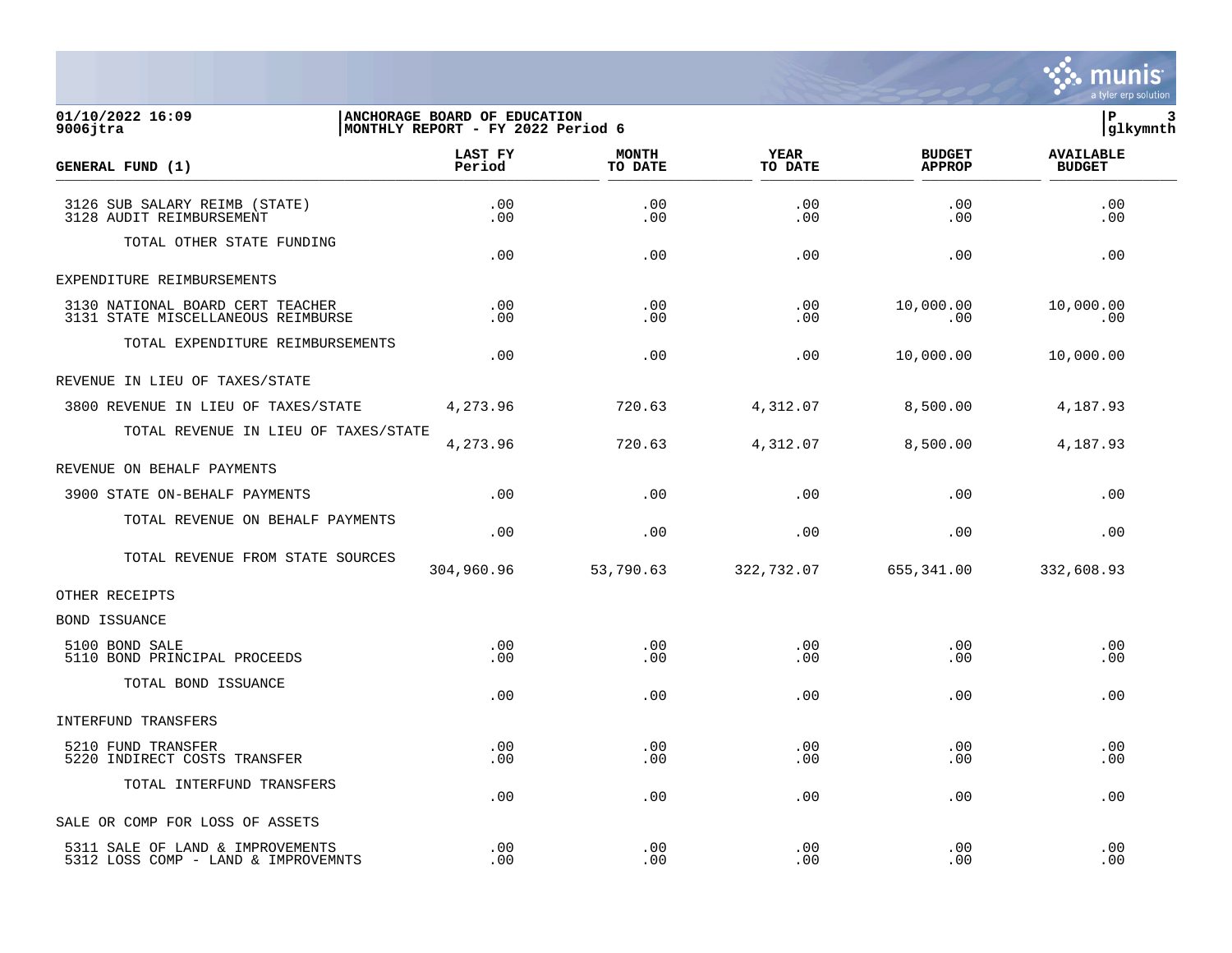

## **01/10/2022 16:09 |ANCHORAGE BOARD OF EDUCATION |P 4 9006jtra |MONTHLY REPORT - FY 2022 Period 6 |glkymnth**

| GENERAL FUND (1)                                                                           | LAST FY<br>Period | <b>MONTH</b><br>TO DATE | YEAR<br>TO DATE   | <b>BUDGET</b><br><b>APPROP</b> | <b>AVAILABLE</b><br><b>BUDGET</b> |  |
|--------------------------------------------------------------------------------------------|-------------------|-------------------------|-------------------|--------------------------------|-----------------------------------|--|
| 5332 LOSS COMP - BUILDINGS<br>5341 SALE OF EQUIPMENT ETC<br>5342 LOSS COMP - EQUIPMENT ETC | .00<br>.00<br>.00 | .00<br>.00<br>.00       | .00<br>.00<br>.00 | .00<br>.00<br>.00              | .00<br>.00<br>.00                 |  |
| TOTAL SALE OR COMP FOR LOSS OF ASSETS                                                      | .00               | .00                     | .00               | .00                            | .00                               |  |
| TOTAL OTHER RECEIPTS                                                                       | .00               | .00                     | .00               | .00                            | .00                               |  |
| TOTAL RECEIPTS                                                                             | 5,011,891.59      | 3, 162, 811.49          | 5,415,979.92      | 6,675,406.00                   | 1,259,426.08                      |  |
| TOTAL REVENUE                                                                              | 8,395,924.11      | 3,162,811.49            | 8,592,052.87      | 9,851,478.95                   | 1,259,426.08                      |  |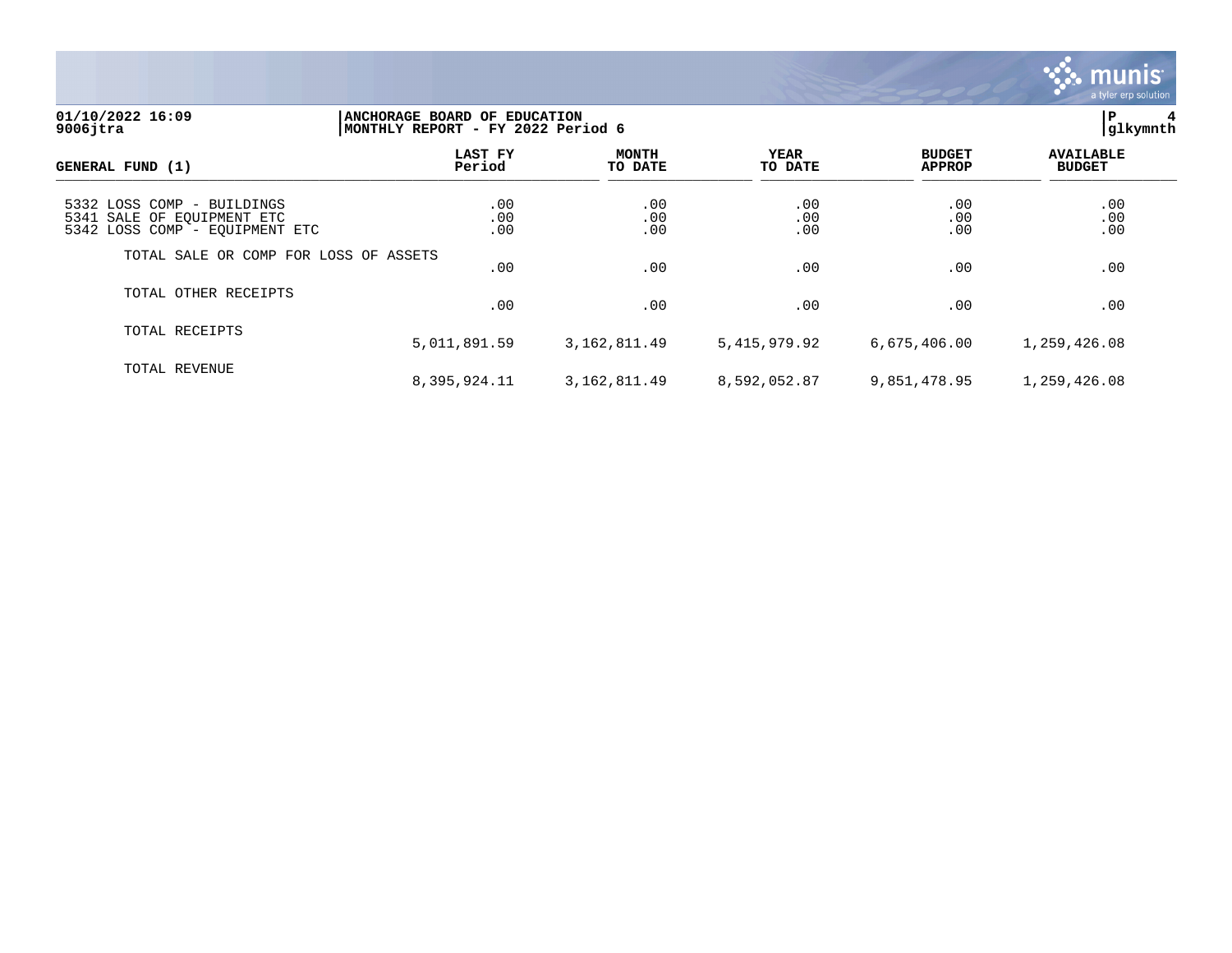

| 9006jtra                                             | 2 16:09   ANCHORAGE BOARD OF EDUCATION<br>  MONTHLY REPORT - FY 2022 Period 6<br>01/10/2022 16:09                                                                                                                                                                                                                                                                         |                                                     |  | 5<br>l P<br> glkymnth |
|------------------------------------------------------|---------------------------------------------------------------------------------------------------------------------------------------------------------------------------------------------------------------------------------------------------------------------------------------------------------------------------------------------------------------------------|-----------------------------------------------------|--|-----------------------|
|                                                      | GENERAL FUND (1)                                                                                                                                                                                                                                                                                                                                                          |                                                     |  |                       |
| <b>EXPENDITURES</b>                                  |                                                                                                                                                                                                                                                                                                                                                                           |                                                     |  |                       |
|                                                      | 1000 INSTRUCTION                                                                                                                                                                                                                                                                                                                                                          |                                                     |  |                       |
| 0100<br>0200<br>0280<br>0300<br>0500<br>0600         | $\begin{tabular}{lcccccc} \texttt{SALARIES} \texttt{ PERSONNEL} \texttt{SERVICES} & & 875,802.91 & 225,900.52 & 908,300.25 & 2,746,523.00 & 1,838,222.75 \\ \texttt{EMPLOYEE} \texttt{EBNEFFITS} & & 83,440.52 & 18,640.24 & 82,836.66 & 488,391.00 & 405,554.34 \\ \texttt{ON-BEHASEP} \texttt{PROF} \texttt{AND} \texttt{TECH} \texttt{SERV} & & 00 &$<br>0700 PROPERTY |                                                     |  |                       |
|                                                      | TOTAL 1000 INSTRUCTION 1,001,798.76 246,413.33 1,020,955.91 3,825,379.00 2,804,423.09                                                                                                                                                                                                                                                                                     |                                                     |  |                       |
|                                                      | 2100 STUDENT SUPPORT SERVICES                                                                                                                                                                                                                                                                                                                                             |                                                     |  |                       |
| 0100<br>0200<br>0280<br>0300<br>0500<br>0600<br>0800 |                                                                                                                                                                                                                                                                                                                                                                           |                                                     |  |                       |
|                                                      | TOTAL 2100 STUDENT SUPPORT SERVICES                                                                                                                                                                                                                                                                                                                                       | 51,446.41 16,508.54 60,754.46 186,512.00 125,757.54 |  |                       |
| 2200                                                 | INSTRUCTIONAL STAFF SUPP SERV                                                                                                                                                                                                                                                                                                                                             |                                                     |  |                       |
|                                                      | $\begin{array}{cccccccc} 0100 & \texttt{SALARIES } \texttt{PERSONNEL} & \texttt{SERVICES} & 225,341.74 & 56,555.36 & 227,584.12 & 653,647.00 & 426,062.88 \\ 0200 & \texttt{EMPLOYEE } \texttt{EENREFITS} & 21,119.06 & 5,562.59 & 22,404.96 & 56,958.00 & 34,553.04 \\ 0300 & \texttt{PUECHASED } \texttt{PROF } \texttt{AND } \texttt{TECH } \text$                     |                                                     |  |                       |
|                                                      | TOTAL 2200 INSTRUCTIONAL STAFF SUPP SERV<br>264,978.22 63,688.50 267,846.13 771,232.00 503,385.87                                                                                                                                                                                                                                                                         |                                                     |  |                       |
|                                                      | 2300 DISTRICT ADMIN SUPPORT                                                                                                                                                                                                                                                                                                                                               |                                                     |  |                       |
| 0100<br>0200<br>0300<br>0500<br>0600<br>0800         | 0280 ON-BEHALF<br>0840 CONTINGENCY                                                                                                                                                                                                                                                                                                                                        |                                                     |  |                       |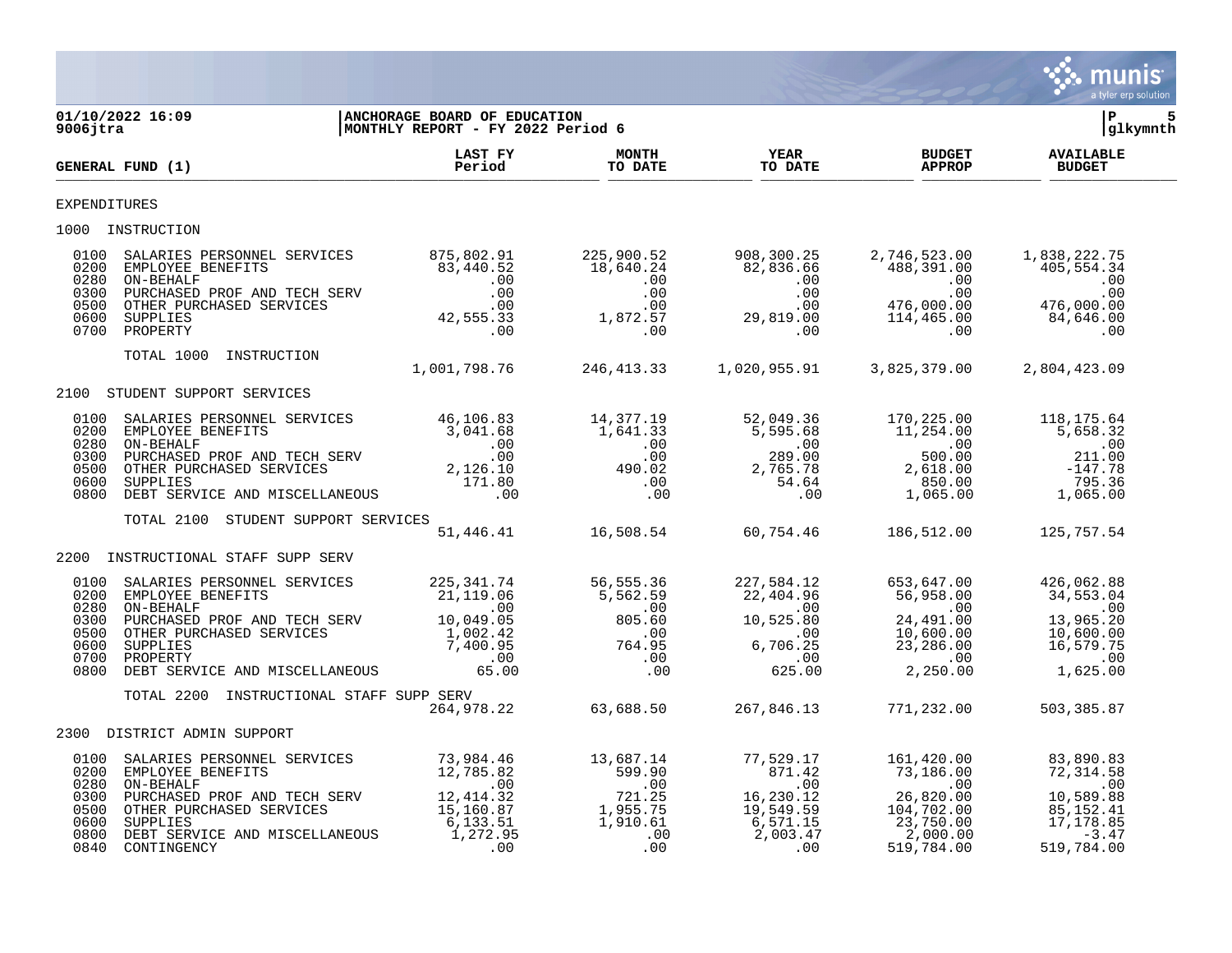

| 01/10/2022 16:09<br>$9006$ jtra                                                                                                                                                                                                                                                                       | <b>ANCHORAGE BOARD OF EDUCATION</b><br>MONTHLY REPORT - FY 2022 Period 6                                                                                                       |                                                                                                                                                                                                                                                                                                                      |                                                                                                  |                                                                                                                            | ΙP<br>6<br> glkymnth                                                                                                  |
|-------------------------------------------------------------------------------------------------------------------------------------------------------------------------------------------------------------------------------------------------------------------------------------------------------|--------------------------------------------------------------------------------------------------------------------------------------------------------------------------------|----------------------------------------------------------------------------------------------------------------------------------------------------------------------------------------------------------------------------------------------------------------------------------------------------------------------|--------------------------------------------------------------------------------------------------|----------------------------------------------------------------------------------------------------------------------------|-----------------------------------------------------------------------------------------------------------------------|
| GENERAL FUND (1)                                                                                                                                                                                                                                                                                      | LAST FY<br>Period                                                                                                                                                              | <b>MONTH</b><br>TO DATE                                                                                                                                                                                                                                                                                              | <b>YEAR</b><br>TO DATE                                                                           | <b>BUDGET</b><br><b>APPROP</b>                                                                                             | <b>AVAILABLE</b><br><b>BUDGET</b>                                                                                     |
| DISTRICT ADMIN SUPPORT<br>TOTAL 2300                                                                                                                                                                                                                                                                  |                                                                                                                                                                                | $121,751.93$ $18,874.65$ $122,754.92$                                                                                                                                                                                                                                                                                |                                                                                                  | 911,662.00                                                                                                                 | 788,907.08                                                                                                            |
| 2400 SCHOOL ADMIN SUPPORT                                                                                                                                                                                                                                                                             |                                                                                                                                                                                |                                                                                                                                                                                                                                                                                                                      |                                                                                                  |                                                                                                                            |                                                                                                                       |
| 0100<br>SALARIES PERSONNEL SERVICES<br>EMPLOYEE BENEFITS<br>ON-BEHALF<br>PURCHASED PROF AND TECH SERV<br>OTHER PURCHASED SERVICES<br>SUPPLIES<br>SUPPLIES<br>POOPERTY<br>7,402.76<br>OTHER PURCHASED SERVICES<br>507.23<br>SUPPLIES<br>7,402.76<br>0200<br>0280<br>0300<br>0500<br>0600<br>0700       |                                                                                                                                                                                | 27, 376.74<br>2,969.64<br>$2,909.07$<br>.00<br>.00<br>.00<br>144.64<br>.00                                                                                                                                                                                                                                           | 149,563.30<br>15,916.53<br>.00<br>130.00<br>715.01<br>$3, 639.41$<br>.00                         | 315,506.00<br>31,275.00<br>$\sim$ 00<br>1,350.00<br>$7,500.00$<br>$7,000.00$<br>.00                                        | 165,942.70<br>15,358.47<br>$\sim 00$<br>1,220.00<br>6,784.99<br>3,360.59<br>.00                                       |
| TOTAL 2400<br>SCHOOL ADMIN SUPPORT                                                                                                                                                                                                                                                                    | 143, 316.38 30, 491.02                                                                                                                                                         |                                                                                                                                                                                                                                                                                                                      | 169,964.25                                                                                       | 362,631.00                                                                                                                 | 192,666.75                                                                                                            |
| BUSINESS SUPPORT SERVICES<br>2500                                                                                                                                                                                                                                                                     |                                                                                                                                                                                |                                                                                                                                                                                                                                                                                                                      |                                                                                                  |                                                                                                                            |                                                                                                                       |
| 0100<br>SALARIES PERSONNEL SERVICES<br>0200<br>---, UZD.38<br>PURCHASED PROF AND TECH SERV 19,851.00<br>PURCHASED PROF AND TECH SERV 19,851.00<br>OTHER PURCHASED PROPERTY SERVICES<br>0280<br>0300<br>0400<br>0500<br>0600<br>SUPPLIES<br>0700<br>PROPERTY<br>0800<br>DEBT SERVICE AND MISCELLANEOUS |                                                                                                                                                                                | $\begin{array}{cccc} & & & & & 169,964.\\ \text{} & & & & & 28,594.40 & & 142,050.30\\ \text{} & & & & 4,805.12 & & 24,036.38\\ \text{} & & & & & 4,805.12 & & 24,036.38\\ \text{} & & & & & & 00 & & 00\\ 19,851.00 & & & 1,440.16 & & 23,582.51\\ \text{} & & & & & & 00 & & 00\\ 8,086.45 & & & & 2,212.06 & & 2$ | $5,484.62$<br>$40,029.53$<br>$1,456.91$                                                          | 351,446.00<br>61,984.00<br>.00<br>40,725.00<br>10,000.00<br>17,727.95<br>$17,727.95$<br>7,500.00<br>119,000.00<br>1,350.00 | 209,395.70<br>37,947.62<br>$\sim 00$<br>17, 142.49<br>10,000.00<br>$-7, 279.50$<br>2,015.38<br>78,970.47<br>$-106.91$ |
| TOTAL 2500 BUSINESS SUPPORT SERVICES                                                                                                                                                                                                                                                                  | 209,892.11                                                                                                                                                                     | 39,991.72                                                                                                                                                                                                                                                                                                            | 261,647.70                                                                                       | 609,732.95                                                                                                                 | 348,085.25                                                                                                            |
| 2600 PLANT OPERATIONS AND MAINTENANCE                                                                                                                                                                                                                                                                 |                                                                                                                                                                                |                                                                                                                                                                                                                                                                                                                      |                                                                                                  |                                                                                                                            |                                                                                                                       |
| 0100<br>SALARIES PERSONNEL SERVICES<br>0200<br>EMPLOYEE BENEFITS<br>0280<br>ON-BEHALF<br>0300<br>PURCHASED PROF AND TECH SERV<br>PURCHASED PROPERTY SERVICES<br>0400<br>0500<br>OTHER PURCHASED SERVICES<br>0600<br><b>SUPPLIES</b><br>0700<br>PROPERTY<br>0900<br>OTHER ITEMS                        | 93,749.70<br>29,423.98<br>$\begin{array}{c} 1 \\ 76 \\ -52 \\ 4.42 \\ 73.48 \\ -00 \\ -00 \end{array}$<br>$\overline{00}$<br>21,087.96<br>158,309.52<br>11,132.42<br>50,793.48 | 20,336.61<br>5,683.33<br>554.00<br>554.18<br>14,483.03<br>.00<br>$1,648.52$<br>.00<br>.00<br>.00                                                                                                                                                                                                                     | 139,183.53<br>29,853.72<br>.00<br>17,685.54<br>154,575.09<br>7,520.33<br>35,765.38<br>.00<br>.00 | $\begin{array}{l} 194,090.00 \\ 62,470.00 \\ -2.850.00 \\ \end{array}$<br>11,000.00<br>148,000.00<br>$.00 \,$<br>.00       | 54,906.47<br>32,616.28<br>$\sim 00$<br>42, 164. 46<br>2,540,374.91<br>3,479.67<br>112,234.62<br>.00<br>.00            |
| TOTAL 2600                                                                                                                                                                                                                                                                                            | PLANT OPERATIONS AND MAINTENANCE<br>364,497.06                                                                                                                                 | 42,705.67                                                                                                                                                                                                                                                                                                            | 384,583.59                                                                                       | 3,170,360.00                                                                                                               | 2,785,776.41                                                                                                          |
| 5200<br>FUND TRANSFERS                                                                                                                                                                                                                                                                                |                                                                                                                                                                                |                                                                                                                                                                                                                                                                                                                      |                                                                                                  |                                                                                                                            |                                                                                                                       |
| 0900 OTHER ITEMS                                                                                                                                                                                                                                                                                      | .00                                                                                                                                                                            | $\sim$ 00                                                                                                                                                                                                                                                                                                            | $\sim$ 00                                                                                        | 13,970.00                                                                                                                  | 13,970.00                                                                                                             |
| TOTAL 5200 FUND TRANSFERS                                                                                                                                                                                                                                                                             | .00                                                                                                                                                                            | .00                                                                                                                                                                                                                                                                                                                  | .00                                                                                              | 13,970.00                                                                                                                  | 13,970.00                                                                                                             |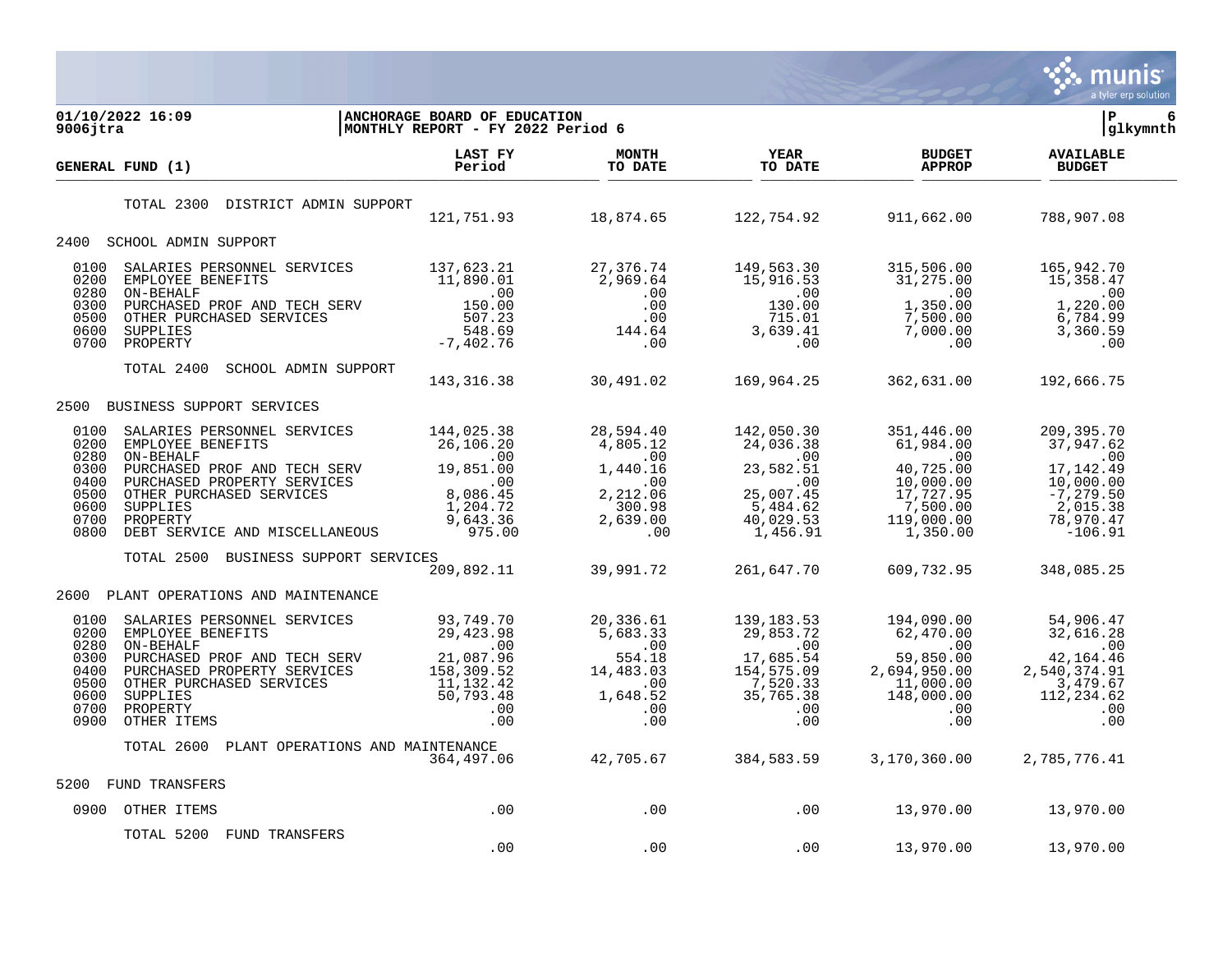|                                 |                                                                   |                         |                 |                                | munis<br>a tyler erp solution     |
|---------------------------------|-------------------------------------------------------------------|-------------------------|-----------------|--------------------------------|-----------------------------------|
| 01/10/2022 16:09<br>$9006$ jtra | ANCHORAGE BOARD OF EDUCATION<br>MONTHLY REPORT - FY 2022 Period 6 |                         |                 |                                | glkymnth                          |
| GENERAL FUND (1)                | LAST FY<br>Period                                                 | <b>MONTH</b><br>TO DATE | YEAR<br>TO DATE | <b>BUDGET</b><br><b>APPROP</b> | <b>AVAILABLE</b><br><b>BUDGET</b> |
| TOTAL EXPENDITURES              | 2,157,680.87                                                      | 458,673.43              | 2,288,506.96    | 9,851,478.95                   | 7,562,971.99                      |
| TOTAL FOR GENERAL FUND (1)      | 6,238,243.24                                                      | 2,704,138.06            | 6,303,545.91    | .00                            | $-6,303,545.91$                   |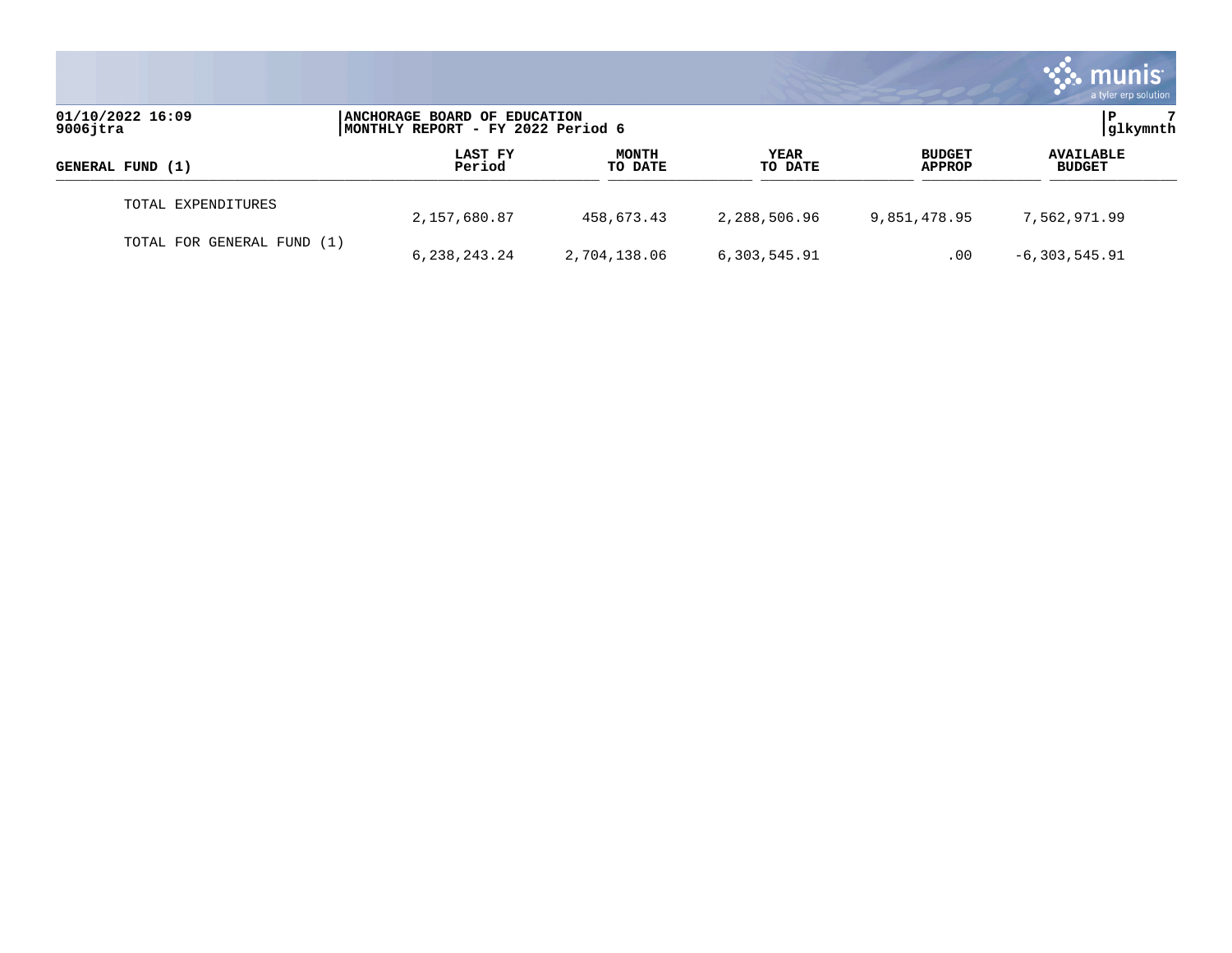|                                        |                                                                   |                         |                        |                                | munis <sup>.</sup><br>a tyler erp solution |
|----------------------------------------|-------------------------------------------------------------------|-------------------------|------------------------|--------------------------------|--------------------------------------------|
| 01/10/2022 16:09<br>$9006$ jtra        | ANCHORAGE BOARD OF EDUCATION<br>MONTHLY REPORT - FY 2022 Period 6 |                         |                        |                                | P<br>8<br> glkymnth                        |
| SPECIAL REVENUE (2)                    | LAST FY<br>Period                                                 | <b>MONTH</b><br>TO DATE | <b>YEAR</b><br>TO DATE | <b>BUDGET</b><br><b>APPROP</b> | <b>AVAILABLE</b><br><b>BUDGET</b>          |
| <b>REVENUES</b>                        |                                                                   |                         |                        |                                |                                            |
| 0999 BEGINNING BALANCE                 |                                                                   |                         |                        |                                |                                            |
| TOTAL 0999 BEGINNING BALANCE           | .00                                                               | .00                     | .00                    | .00                            | .00                                        |
| RECEIPTS                               |                                                                   |                         |                        |                                |                                            |
| REVENUE FROM LOCAL SOURCES             |                                                                   |                         |                        |                                |                                            |
| EARNINGS ON INVESTMENTS                |                                                                   |                         |                        |                                |                                            |
| 1510 INTEREST ON INVESTMENTS           | 50.19                                                             | 7.31                    | 55.62                  | .00                            | $-55.62$                                   |
| TOTAL EARNINGS ON INVESTMENTS          | 50.19                                                             | 7.31                    | 55.62                  | .00                            | $-55.62$                                   |
| STUDENT ACTIVITIES                     |                                                                   |                         |                        |                                |                                            |
| 1740 STUDENT FEES-CHROMEBOOKS          | 1,425.72                                                          | .00                     | 33,977.72              | .00                            | $-33,977.72$                               |
| TOTAL STUDENT ACTIVITIES               | 1,425.72                                                          | .00                     | 33,977.72              | .00                            | $-33,977.72$                               |
| OTHER REVENUE FROM LOCAL SOURCES       |                                                                   |                         |                        |                                |                                            |
| 1920 CONTRIBUTIONS/DONATIONS           | .00                                                               | .00                     | 12,375.88              | 32,290.00                      | 19,914.12                                  |
| TOTAL OTHER REVENUE FROM LOCAL SOURCES | .00                                                               | .00                     | 12,375.88              | 32,290.00                      | 19,914.12                                  |
| TOTAL REVENUE FROM LOCAL SOURCES       | 1,475.91                                                          | 7.31                    | 46,409.22              | 32,290.00                      | $-14, 119.22$                              |
| REVENUE FROM STATE SOURCES             |                                                                   |                         |                        |                                |                                            |
| STATE PROGRAM                          |                                                                   |                         |                        |                                |                                            |
| 3111 SEEK PROGRAM                      | 35, 457.00                                                        | .00                     | .00                    | .00                            | .00                                        |
| TOTAL STATE PROGRAM                    | 35,457.00                                                         | .00                     | .00                    | .00                            | .00                                        |
| RESTRICTED                             |                                                                   |                         |                        |                                |                                            |
| 3200 RESTRICTED STATE REVENUE          | 72,985.20                                                         | .00                     | 78,007.64              | 103,484.00                     | 25, 476.36                                 |
| TOTAL RESTRICTED                       | 72,985.20                                                         | .00                     | 78,007.64              | 103,484.00                     | 25, 476.36                                 |
| REVENUE IN LIEU OF TAXES/STATE         |                                                                   |                         |                        |                                |                                            |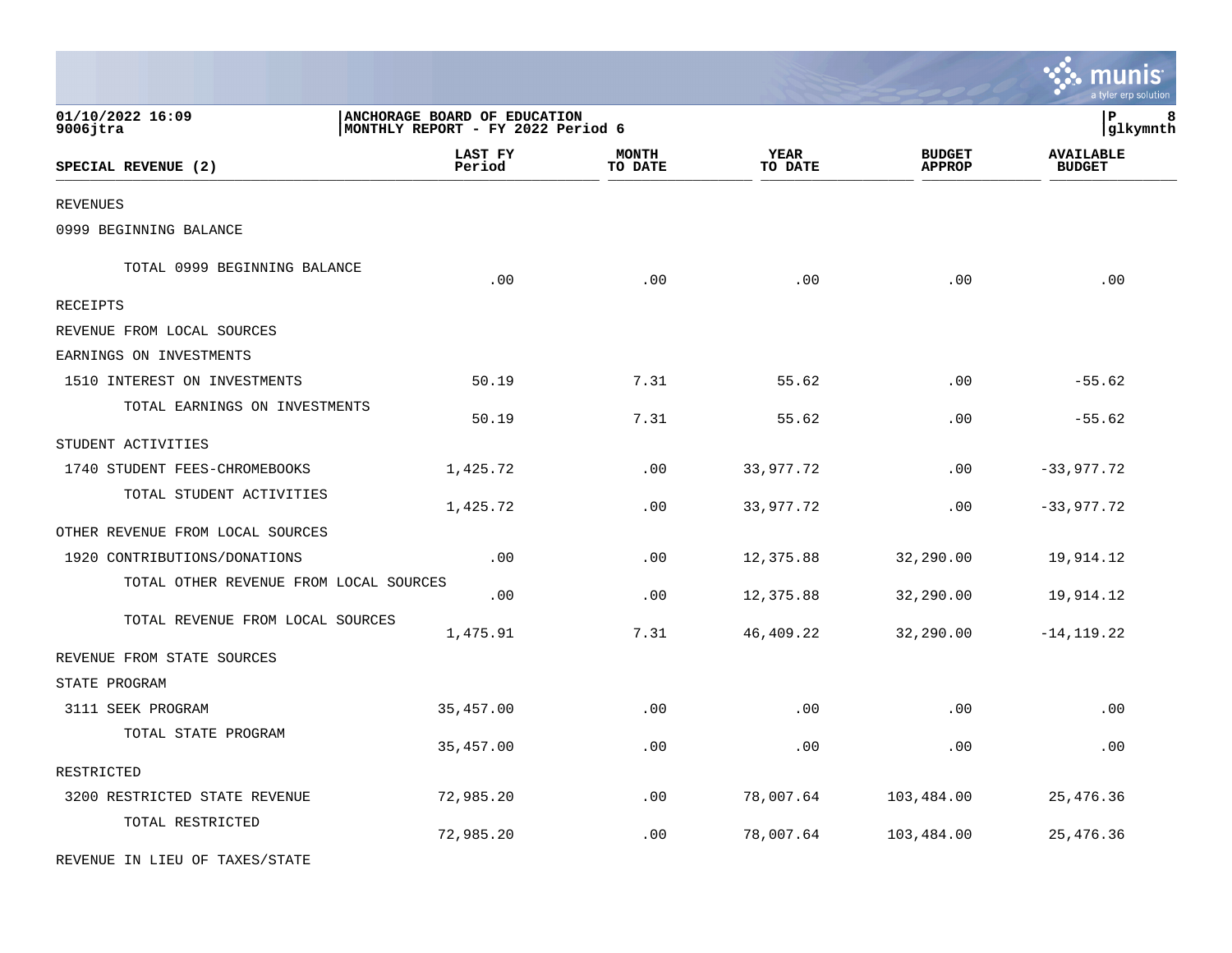|                                      |                                                                   |                         |                        |                                | munis<br>a tyler erp solution     |
|--------------------------------------|-------------------------------------------------------------------|-------------------------|------------------------|--------------------------------|-----------------------------------|
| 01/10/2022 16:09<br>$9006$ jtra      | ANCHORAGE BOARD OF EDUCATION<br>MONTHLY REPORT - FY 2022 Period 6 |                         |                        |                                | 9<br>ΙP<br> glkymnth              |
| SPECIAL REVENUE (2)                  | <b>LAST FY</b><br>Period                                          | <b>MONTH</b><br>TO DATE | <b>YEAR</b><br>TO DATE | <b>BUDGET</b><br><b>APPROP</b> | <b>AVAILABLE</b><br><b>BUDGET</b> |
| 3800 REV IN LIEU OF TAX/STATE--USF   | .00                                                               | .00                     | .00                    | .00                            | .00                               |
| TOTAL REVENUE IN LIEU OF TAXES/STATE | .00                                                               | .00                     | .00                    | .00                            | .00                               |
| TOTAL REVENUE FROM STATE SOURCES     | 108,442.20                                                        | .00                     | 78,007.64              | 103,484.00                     | 25,476.36                         |
| REVENUE FROM FEDERAL SOURCES         |                                                                   |                         |                        |                                |                                   |
| RESTRICTED THROUGH THE STATE         |                                                                   |                         |                        |                                |                                   |
| 4500 RESTRICTED FED THRU STATE       | $-5,481.61$                                                       | 1,566.00                | $-7, 333.34$           | 131,291.00                     | 138,624.34                        |
| TOTAL RESTRICTED THROUGH THE STATE   | $-5,481.61$                                                       | 1,566.00                | $-7, 333.34$           | 131,291.00                     | 138,624.34                        |
| TOTAL REVENUE FROM FEDERAL SOURCES   | $-5,481.61$                                                       | 1,566.00                | $-7, 333.34$           | 131,291.00                     | 138,624.34                        |
| OTHER RECEIPTS                       |                                                                   |                         |                        |                                |                                   |
| INTERFUND TRANSFERS                  |                                                                   |                         |                        |                                |                                   |
| 5210 FUND TRANSFER                   | .00                                                               | .00                     | .00                    | .00                            | .00                               |
| TOTAL INTERFUND TRANSFERS            | .00                                                               | .00                     | .00                    | .00                            | .00                               |
| TOTAL OTHER RECEIPTS                 | .00                                                               | .00                     | .00                    | .00                            | .00                               |
| TOTAL RECEIPTS                       | 104,436.50                                                        | 1,573.31                | 117,083.52             | 267,065.00                     | 149,981.48                        |
| TOTAL REVENUE                        | 104,436.50                                                        | 1,573.31                | 117,083.52             | 267,065.00                     | 149,981.48                        |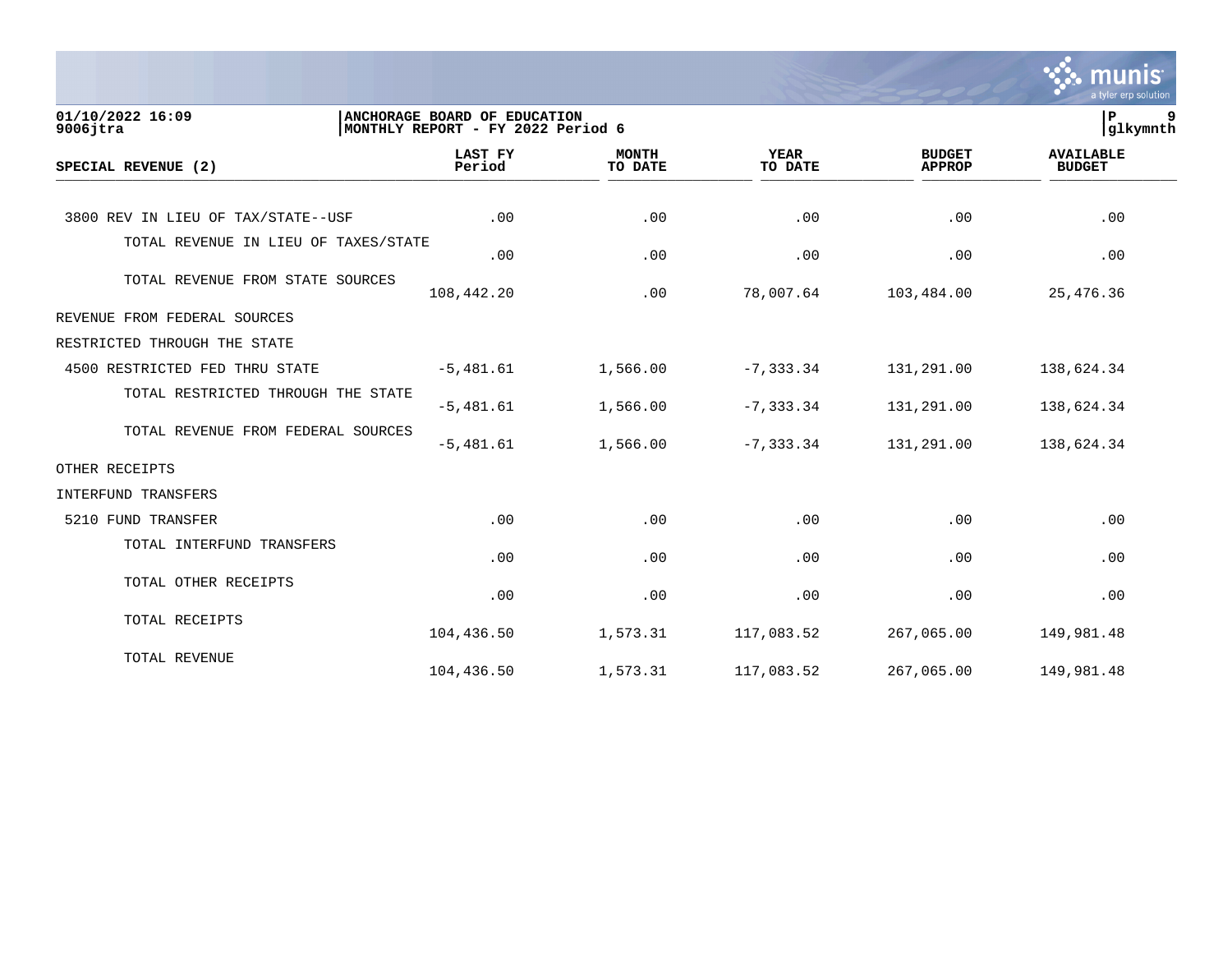

| $9006$ jtra                                                                  | 01/10/2022 16:09                                                                                                                                                                                                                    | ANCHORAGE BOARD OF EDUCATION<br>MONTHLY REPORT - FY 2022 Period 6                                   |                                                                                        |                                                                                                         |                                                                                                       | ${\bf P}$<br>10<br>glkymnth                                                                                    |  |
|------------------------------------------------------------------------------|-------------------------------------------------------------------------------------------------------------------------------------------------------------------------------------------------------------------------------------|-----------------------------------------------------------------------------------------------------|----------------------------------------------------------------------------------------|---------------------------------------------------------------------------------------------------------|-------------------------------------------------------------------------------------------------------|----------------------------------------------------------------------------------------------------------------|--|
|                                                                              | SPECIAL REVENUE (2)                                                                                                                                                                                                                 | <b>LAST FY</b><br>Period                                                                            | <b>MONTH</b><br>TO DATE                                                                | <b>YEAR</b><br>TO DATE                                                                                  | <b>BUDGET</b><br><b>APPROP</b>                                                                        | <b>AVAILABLE</b><br><b>BUDGET</b>                                                                              |  |
| <b>EXPENDITURES</b>                                                          |                                                                                                                                                                                                                                     |                                                                                                     |                                                                                        |                                                                                                         |                                                                                                       |                                                                                                                |  |
| 1000                                                                         | INSTRUCTION                                                                                                                                                                                                                         |                                                                                                     |                                                                                        |                                                                                                         |                                                                                                       |                                                                                                                |  |
| 0100<br>0200<br>0300<br>0400<br>0500<br>0600<br>0700<br>0800<br>0840<br>0900 | SALARIES PERSONNEL SERVICES<br>EMPLOYEE BENEFITS<br>PURCHASED PROF AND TECH SERV<br>PURCHASED PROPERTY SERVICES<br>OTHER PURCHASED SERVICES<br>SUPPLIES<br>PROPERTY<br>DEBT SERVICE AND MISCELLANEOUS<br>CONTINGENCY<br>OTHER ITEMS | 57,284.21<br>862.55<br>81,714.84<br>.00<br>8,216.29<br>127, 139.69<br>8,147.50<br>.00<br>.00<br>.00 | 26,927.31<br>205.69<br>600.00<br>.00<br>.00<br>348.88<br>.00<br>1,600.00<br>.00<br>.00 | 85,177.85<br>892.24<br>22, 197.51<br>.00<br>5,040.00<br>38,399.58<br>3,250.00<br>7,760.00<br>.00<br>.00 | 63,945.60<br>1,446.00<br>93,869.40<br>.00<br>10,461.00<br>64,911.00<br>14,580.00<br>.00<br>.00<br>.00 | $-21, 232.25$<br>553.76<br>71,671.89<br>.00<br>5,421.00<br>26,511.42<br>11,330.00<br>$-7,760.00$<br>.00<br>.00 |  |
|                                                                              | TOTAL 1000<br>INSTRUCTION                                                                                                                                                                                                           | 283, 365.08                                                                                         | 29,681.88                                                                              | 162,717.18                                                                                              | 249,213.00                                                                                            | 86,495.82                                                                                                      |  |
| 2200                                                                         | INSTRUCTIONAL STAFF SUPP SERV                                                                                                                                                                                                       |                                                                                                     |                                                                                        |                                                                                                         |                                                                                                       |                                                                                                                |  |
| 0100<br>0200<br>0300<br>0500<br>0600<br>0700<br>0800                         | SALARIES PERSONNEL SERVICES<br>EMPLOYEE BENEFITS<br>PURCHASED PROF AND TECH SERV<br>OTHER PURCHASED SERVICES<br>SUPPLIES<br>PROPERTY<br>DEBT SERVICE AND MISCELLANEOUS                                                              | .00<br>.00<br>2,952.00<br>.00<br>.00<br>.00<br>.00                                                  | .00<br>.00<br>.00<br>.00<br>.00<br>.00<br>.00                                          | .00<br>.00<br>.00<br>.00<br>738.62<br>.00<br>.00                                                        | 4,922.00<br>705.00<br>11,200.00<br>$.00 \,$<br>1,025.00<br>.00<br>.00                                 | 4,922.00<br>705.00<br>11,200.00<br>.00<br>286.38<br>.00<br>.00                                                 |  |
|                                                                              | TOTAL 2200<br>INSTRUCTIONAL STAFF SUPP SERV                                                                                                                                                                                         | 2,952.00                                                                                            | .00                                                                                    | 738.62                                                                                                  | 17,852.00                                                                                             | 17, 113.38                                                                                                     |  |
|                                                                              | TOTAL EXPENDITURES                                                                                                                                                                                                                  | 286, 317.08                                                                                         | 29,681.88                                                                              | 163,455.80                                                                                              | 267,065.00                                                                                            | 103,609.20                                                                                                     |  |
|                                                                              | TOTAL FOR SPECIAL REVENUE (2)                                                                                                                                                                                                       | $-181,880.58$                                                                                       | $-28, 108.57$                                                                          | $-46, 372.28$                                                                                           | .00                                                                                                   | 46,372.28                                                                                                      |  |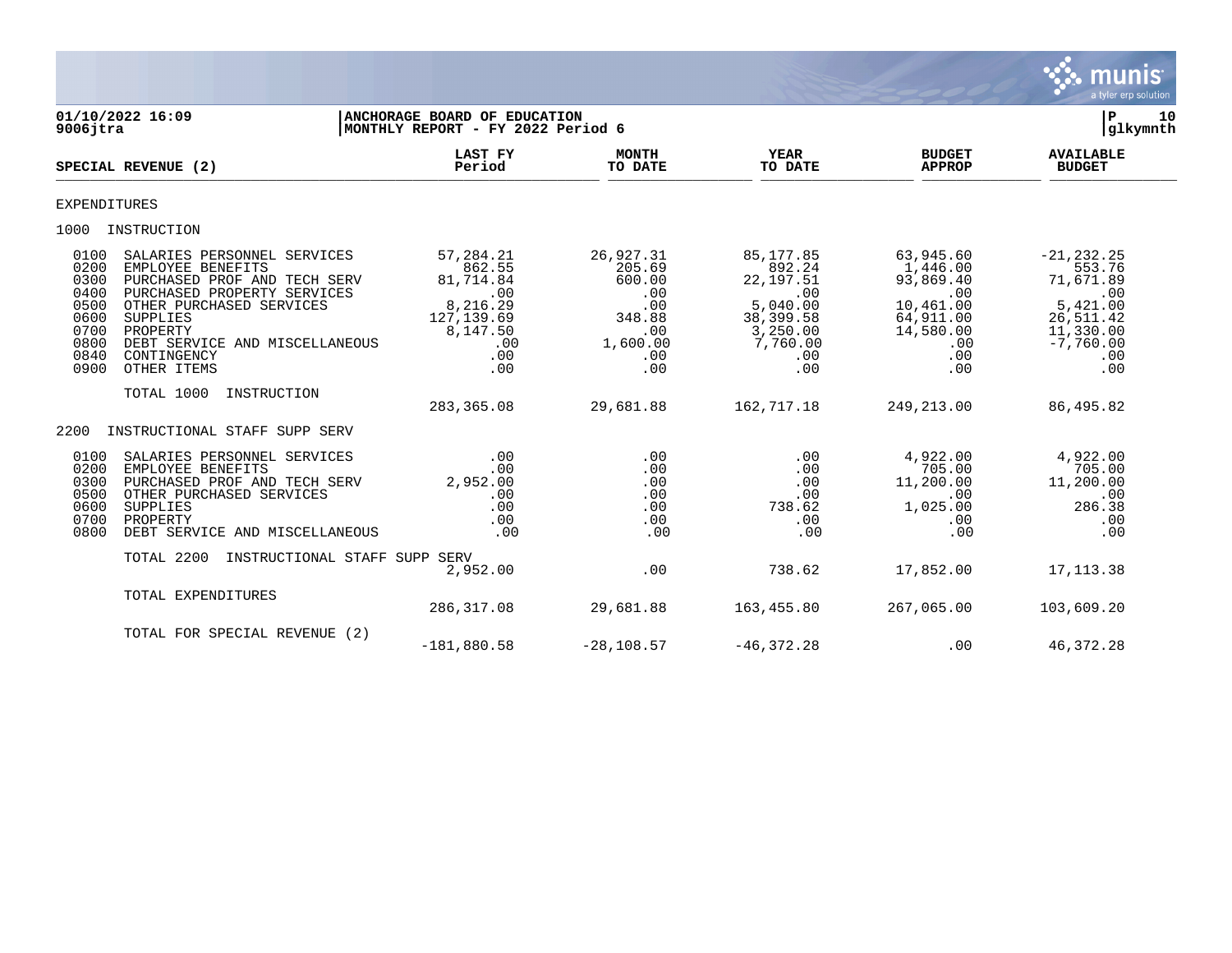|                                  |                                                                   |                         |                 |                                | a tyler erp solution              |
|----------------------------------|-------------------------------------------------------------------|-------------------------|-----------------|--------------------------------|-----------------------------------|
| 01/10/2022 16:09<br>$9006$ jtra  | ANCHORAGE BOARD OF EDUCATION<br>MONTHLY REPORT - FY 2022 Period 6 |                         |                 |                                | l P<br>11<br>glkymnth             |
| CAPITAL OUTLAY FUND (310)        | LAST FY<br>Period                                                 | <b>MONTH</b><br>TO DATE | YEAR<br>TO DATE | <b>BUDGET</b><br><b>APPROP</b> | <b>AVAILABLE</b><br><b>BUDGET</b> |
| <b>REVENUES</b>                  |                                                                   |                         |                 |                                |                                   |
| 0999 BEGINNING BALANCE           |                                                                   |                         |                 |                                |                                   |
| TOTAL 0999 BEGINNING BALANCE     | .00                                                               | .00                     | .00             | .00                            | .00                               |
| <b>RECEIPTS</b>                  |                                                                   |                         |                 |                                |                                   |
| REVENUE FROM LOCAL SOURCES       |                                                                   |                         |                 |                                |                                   |
| EARNINGS ON INVESTMENTS          |                                                                   |                         |                 |                                |                                   |
| 1510 INTEREST ON INVESTMENTS     | 80.51                                                             | 19.38                   | 147.29          | .00                            | $-147.29$                         |
| TOTAL EARNINGS ON INVESTMENTS    | 80.51                                                             | 19.38                   | 147.29          | .00                            | $-147.29$                         |
| TOTAL REVENUE FROM LOCAL SOURCES | 80.51                                                             | 19.38                   | 147.29          | .00                            | $-147.29$                         |
| REVENUE FROM STATE SOURCES       |                                                                   |                         |                 |                                |                                   |
| RESTRICTED                       |                                                                   |                         |                 |                                |                                   |
| 3200 RESTRICTED STATE REVENUE    | 17,283.00                                                         | .00                     | 18,124.00       | 36,248.00                      | 18,124.00                         |
| TOTAL RESTRICTED                 | 17,283.00                                                         | .00                     | 18,124.00       | 36,248.00                      | 18,124.00                         |
| TOTAL REVENUE FROM STATE SOURCES | 17,283.00                                                         | .00                     | 18,124.00       | 36,248.00                      | 18,124.00                         |
| OTHER RECEIPTS                   |                                                                   |                         |                 |                                |                                   |
| INTERFUND TRANSFERS              |                                                                   |                         |                 |                                |                                   |
| 5210 FUND TRANSFER               | .00                                                               | .00                     | .00             | .00                            | .00                               |
| TOTAL INTERFUND TRANSFERS        | .00                                                               | .00                     | .00             | .00                            | .00                               |
| TOTAL OTHER RECEIPTS             | .00                                                               | .00                     | .00             | .00                            | .00                               |
| TOTAL RECEIPTS                   | 17,363.51                                                         | 19.38                   | 18,271.29       | 36,248.00                      | 17,976.71                         |
| TOTAL REVENUE                    | 17,363.51                                                         | 19.38                   | 18,271.29       | 36,248.00                      | 17,976.71                         |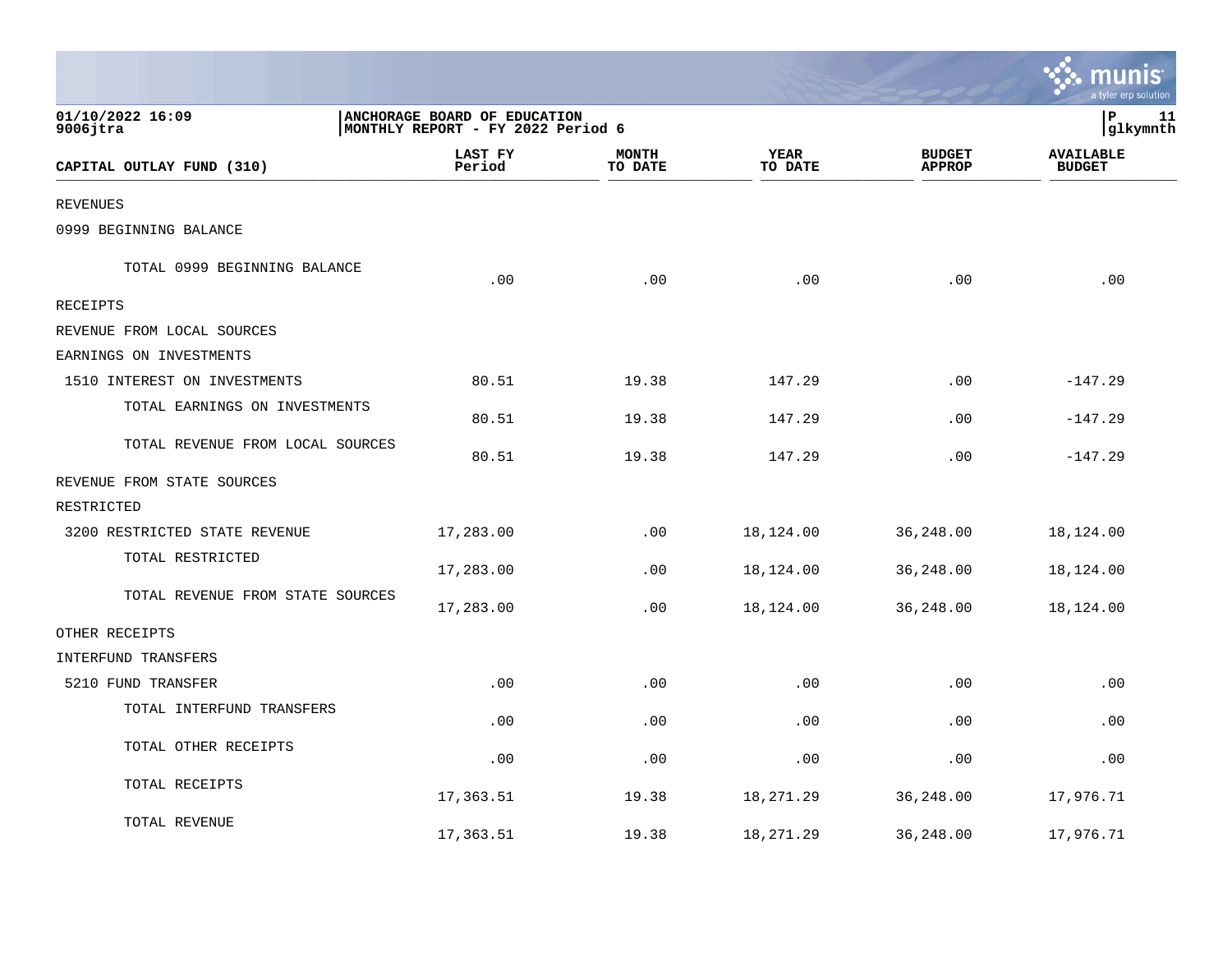

| 01/10/2022 16:09<br>$9006$ jtra                                               | ANCHORAGE BOARD OF EDUCATION<br>MONTHLY REPORT - FY 2022 Period 6 |                  |                        |                                | 12<br> P<br> glkymnth             |
|-------------------------------------------------------------------------------|-------------------------------------------------------------------|------------------|------------------------|--------------------------------|-----------------------------------|
| CAPITAL OUTLAY FUND (310)                                                     | LAST FY<br>Period                                                 | MONTH<br>TO DATE | <b>YEAR</b><br>TO DATE | <b>BUDGET</b><br><b>APPROP</b> | <b>AVAILABLE</b><br><b>BUDGET</b> |
| <b>EXPENDITURES</b>                                                           |                                                                   |                  |                        |                                |                                   |
| 5100<br>DEBT SERVICE                                                          |                                                                   |                  |                        |                                |                                   |
| 0400<br>PURCHASED PROPERTY SERVICES<br>0800<br>DEBT SERVICE AND MISCELLANEOUS | .00<br>.00                                                        | .00<br>.00       | .00<br>.00             | 36,248.00<br>.00               | 36,248.00<br>.00                  |
| TOTAL 5100<br>DEBT SERVICE                                                    | .00                                                               | .00              | .00                    | 36, 248.00                     | 36,248.00                         |
| 5200<br>FUND TRANSFERS                                                        |                                                                   |                  |                        |                                |                                   |
| 0900<br>OTHER ITEMS                                                           | 24,083.82                                                         | .00              | .00                    | .00                            | .00                               |
| TOTAL 5200<br>FUND TRANSFERS                                                  | 24,083.82                                                         | .00              | .00                    | .00                            | .00                               |
| TOTAL EXPENDITURES                                                            | 24,083.82                                                         | .00              | .00                    | 36, 248.00                     | 36,248.00                         |
| TOTAL FOR CAPITAL OUTLAY FUND (310)                                           | $-6,720.31$                                                       | 19.38            | 18,271.29              | .00                            | $-18, 271.29$                     |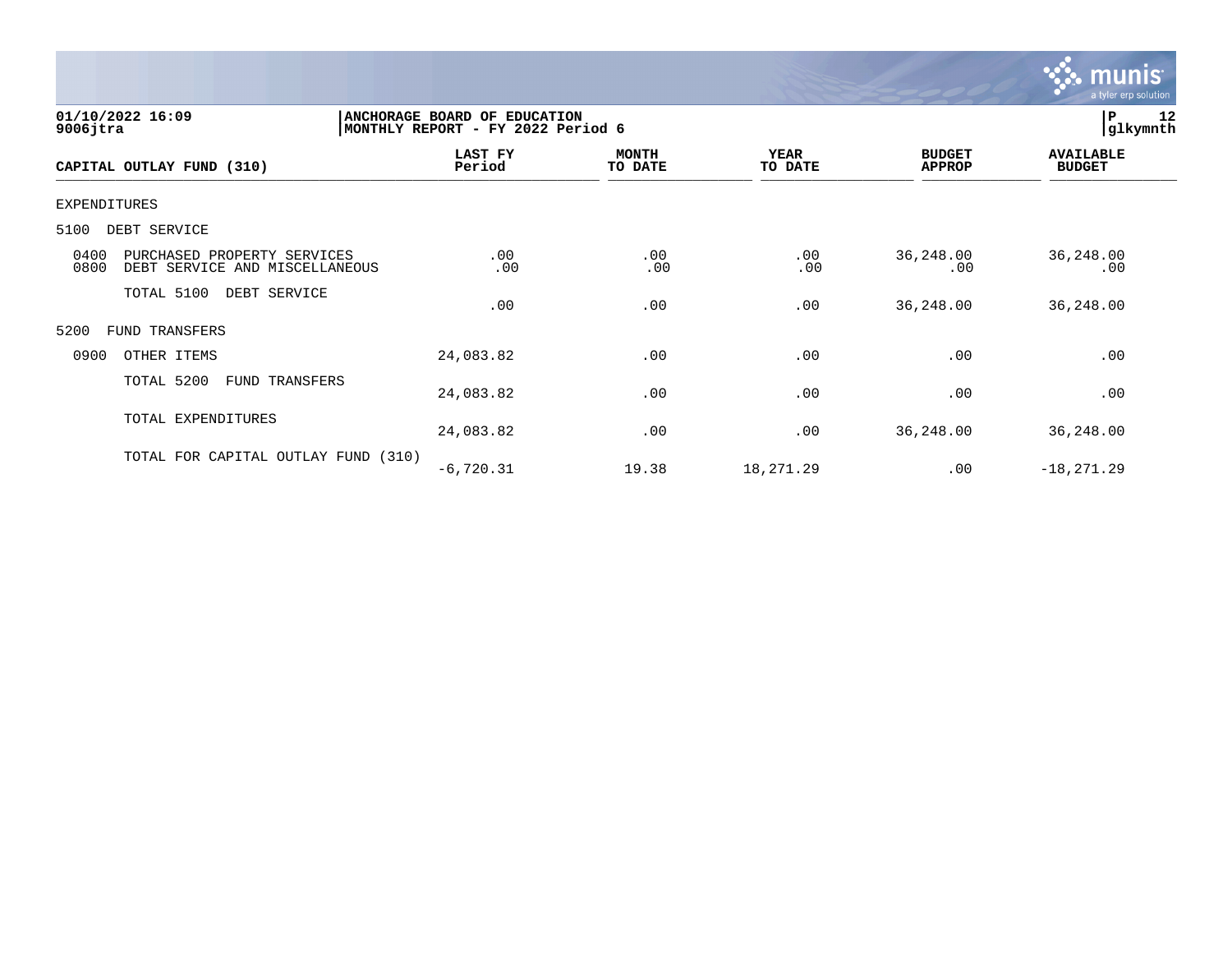|                                                           |                                                                   |                         |                             |                                | a tyler erp solution              |
|-----------------------------------------------------------|-------------------------------------------------------------------|-------------------------|-----------------------------|--------------------------------|-----------------------------------|
| 01/10/2022 16:09<br>$9006$ jtra                           | ANCHORAGE BOARD OF EDUCATION<br>MONTHLY REPORT - FY 2022 Period 6 |                         |                             |                                | P<br>13<br>glkymnth               |
| BUILDING FUND (FSPK) (320)                                | LAST FY<br>Period                                                 | <b>MONTH</b><br>TO DATE | <b>YEAR</b><br>TO DATE      | <b>BUDGET</b><br><b>APPROP</b> | <b>AVAILABLE</b><br><b>BUDGET</b> |
| REVENUES                                                  |                                                                   |                         |                             |                                |                                   |
| 0999 BEGINNING BALANCE                                    |                                                                   |                         |                             |                                |                                   |
| TOTAL 0999 BEGINNING BALANCE                              | .00                                                               | .00                     | .00                         | .00                            | .00                               |
| RECEIPTS                                                  |                                                                   |                         |                             |                                |                                   |
| REVENUE FROM LOCAL SOURCES                                |                                                                   |                         |                             |                                |                                   |
| AD VALOREM TAXES                                          |                                                                   |                         |                             |                                |                                   |
| 1111 GENERAL PROPERTY TAX<br>1115 DELINQUENT PROPERTY TAX | $.00 \,$<br>.00                                                   | .00<br>.00              | .00<br>.00                  | 262,315.00<br>.00              | 262,315.00<br>.00                 |
| TOTAL AD VALOREM TAXES                                    | .00                                                               | .00                     | .00                         | 262,315.00                     | 262, 315.00                       |
| EARNINGS ON INVESTMENTS                                   |                                                                   |                         |                             |                                |                                   |
| 1510 INTEREST ON INVESTMENTS                              | 770.86                                                            | 207.26                  | 1,575.39                    | .00                            | $-1, 575.39$                      |
| TOTAL EARNINGS ON INVESTMENTS                             | 770.86                                                            | 207.26                  | 1,575.39                    | .00                            | $-1, 575.39$                      |
| TOTAL REVENUE FROM LOCAL SOURCES                          | 770.86                                                            | 207.26                  | 1,575.39                    | 262,315.00                     | 260,739.61                        |
| REVENUE FROM STATE SOURCES                                |                                                                   |                         |                             |                                |                                   |
| RESTRICTED                                                |                                                                   |                         |                             |                                |                                   |
| 3200 RESTRICTED STATE REVENUE                             | .00                                                               | .00                     | .00                         | .00                            | .00                               |
| TOTAL RESTRICTED                                          | .00                                                               | .00                     | .00                         | .00                            | .00                               |
| TOTAL REVENUE FROM STATE SOURCES                          | .00                                                               | .00                     | .00                         | .00                            | .00                               |
| OTHER RECEIPTS                                            |                                                                   |                         |                             |                                |                                   |
| INTERFUND TRANSFERS                                       |                                                                   |                         |                             |                                |                                   |
| 5210 FUND TRANSFER                                        | .00                                                               | .00                     | $\boldsymbol{\mathsf{.00}}$ | .00                            | .00                               |
| TOTAL INTERFUND TRANSFERS                                 | .00                                                               | .00                     | .00                         | .00                            | .00                               |
| TOTAL OTHER RECEIPTS                                      | .00                                                               | .00                     | .00                         | .00                            | .00                               |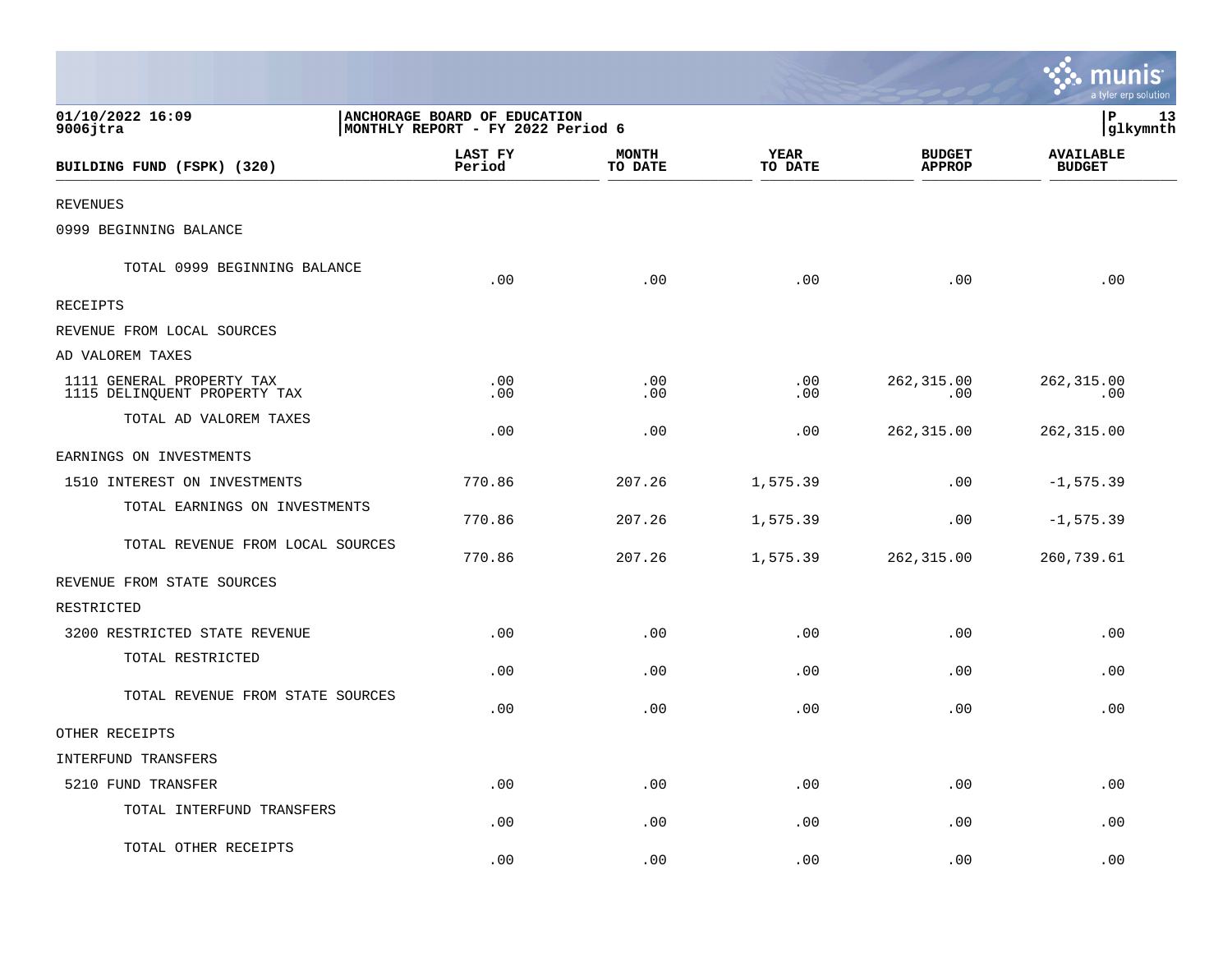|                                 |                                                                    |                         |                        |                                | munis<br>a tyler erp solution     |
|---------------------------------|--------------------------------------------------------------------|-------------------------|------------------------|--------------------------------|-----------------------------------|
| 01/10/2022 16:09<br>$9006$ jtra | ANCHORAGE BOARD OF EDUCATION<br> MONTHLY REPORT - FY 2022 Period 6 | 14<br>P<br> glkymnth    |                        |                                |                                   |
| BUILDING FUND (FSPK) (320)      | LAST FY<br>Period                                                  | <b>MONTH</b><br>TO DATE | <b>YEAR</b><br>TO DATE | <b>BUDGET</b><br><b>APPROP</b> | <b>AVAILABLE</b><br><b>BUDGET</b> |
| TOTAL RECEIPTS                  | 770.86                                                             | 207.26                  | 1,575.39               | 262,315.00                     | 260,739.61                        |
| TOTAL REVENUE                   | 770.86                                                             | 207.26                  | 1,575.39               | 262,315.00                     | 260,739.61                        |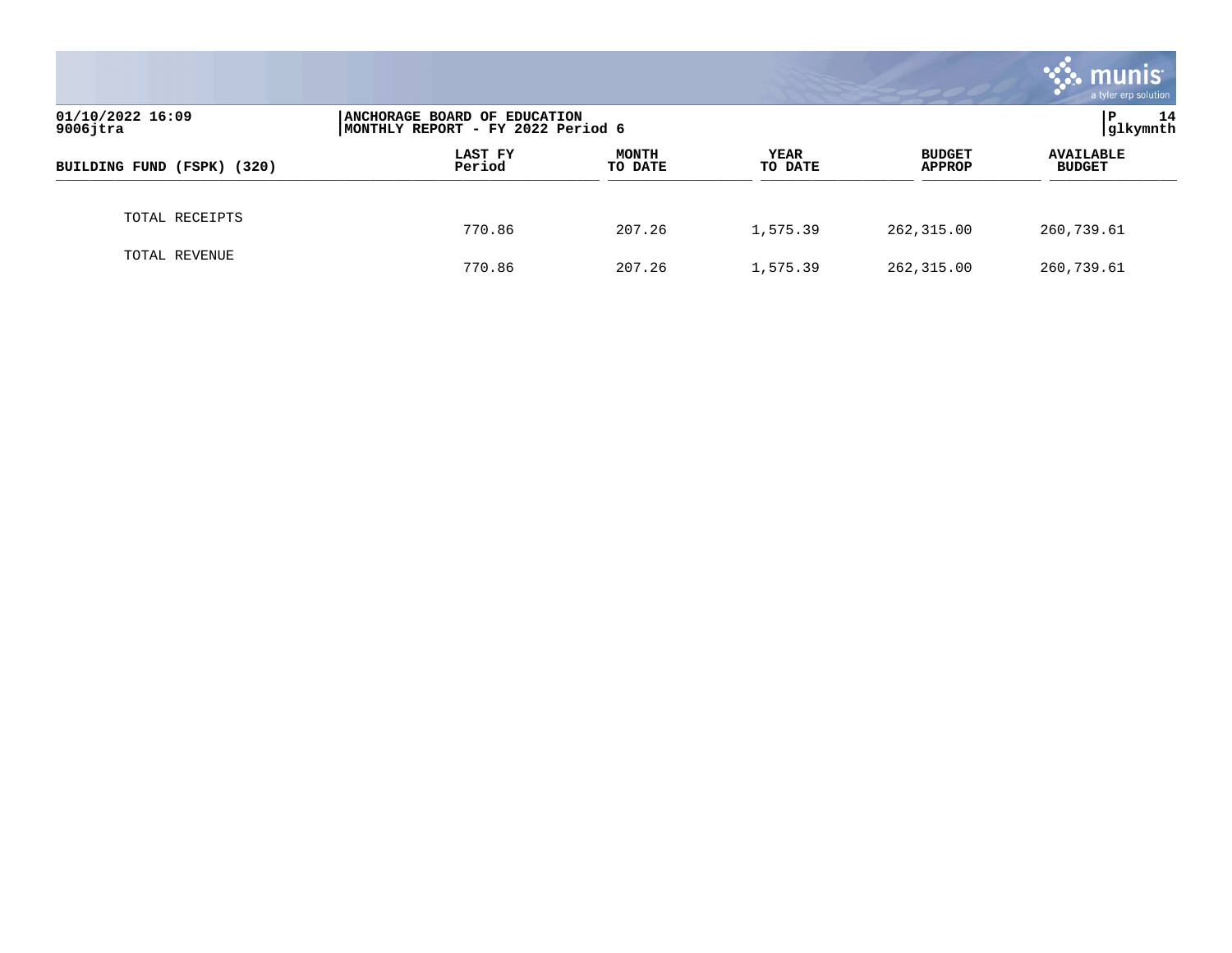

| 01/10/2022 16:09<br>$9006$ jtra                                                                                   | ANCHORAGE BOARD OF EDUCATION<br>MONTHLY REPORT - FY 2022 Period 6 |                         |                        |                                | 15<br> P<br> glkymnth             |
|-------------------------------------------------------------------------------------------------------------------|-------------------------------------------------------------------|-------------------------|------------------------|--------------------------------|-----------------------------------|
| BUILDING FUND (FSPK) (320)                                                                                        | LAST FY<br>Period                                                 | <b>MONTH</b><br>TO DATE | <b>YEAR</b><br>TO DATE | <b>BUDGET</b><br><b>APPROP</b> | <b>AVAILABLE</b><br><b>BUDGET</b> |
| <b>EXPENDITURES</b>                                                                                               |                                                                   |                         |                        |                                |                                   |
| 5100<br>DEBT SERVICE                                                                                              |                                                                   |                         |                        |                                |                                   |
| 0400<br>PURCHASED PROPERTY SERVICES<br>0500<br>OTHER PURCHASED SERVICES<br>0800<br>DEBT SERVICE AND MISCELLANEOUS | .00<br>.00<br>.00                                                 | .00<br>.00<br>.00       | .00<br>.00<br>.00      | 262,315.00<br>.00<br>.00       | 262, 315.00<br>.00<br>.00         |
| TOTAL 5100<br>DEBT SERVICE                                                                                        | .00                                                               | .00                     | .00                    | 262,315.00                     | 262,315.00                        |
| 5200<br>FUND TRANSFERS                                                                                            |                                                                   |                         |                        |                                |                                   |
| 0900<br>OTHER ITEMS                                                                                               | .00                                                               | .00                     | .00                    | .00                            | .00                               |
| TOTAL 5200<br>FUND TRANSFERS                                                                                      | .00                                                               | .00                     | .00                    | .00                            | .00                               |
| TOTAL EXPENDITURES                                                                                                | .00                                                               | .00                     | .00                    | 262,315.00                     | 262, 315.00                       |
| TOTAL FOR BUILDING FUND<br>(FSPK)                                                                                 | (320)<br>770.86                                                   | 207.26                  | 1,575.39               | .00                            | $-1, 575.39$                      |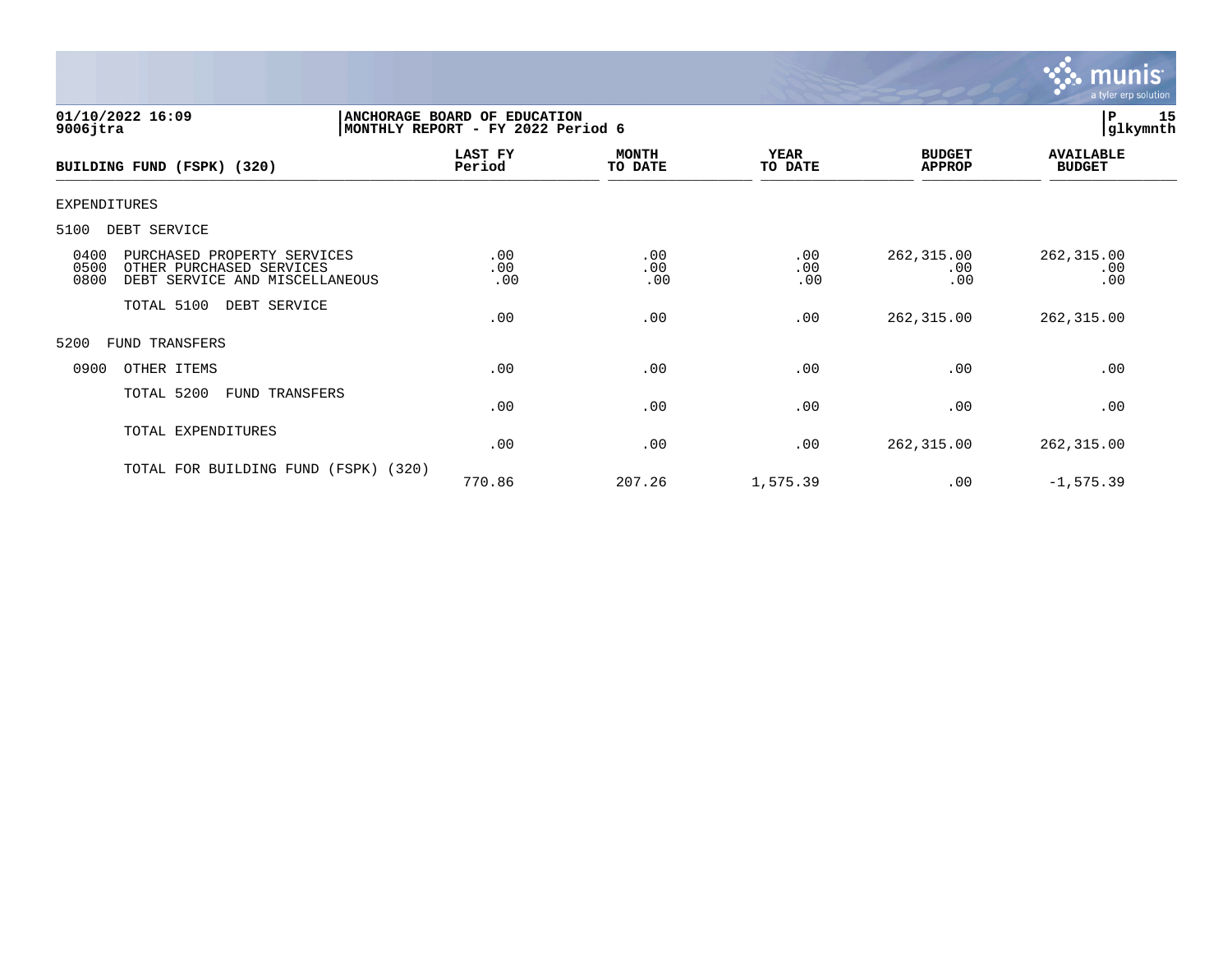|                                        |                                                                   |                         |                        |                                | a tyler erp solution              |
|----------------------------------------|-------------------------------------------------------------------|-------------------------|------------------------|--------------------------------|-----------------------------------|
| 01/10/2022 16:09<br>$9006$ jtra        | ANCHORAGE BOARD OF EDUCATION<br>MONTHLY REPORT - FY 2022 Period 6 |                         |                        |                                | 16<br>$\mathbf P$<br>glkymnth     |
| CONSTRUCTION FUND (360)                | <b>LAST FY</b><br>Period                                          | <b>MONTH</b><br>TO DATE | <b>YEAR</b><br>TO DATE | <b>BUDGET</b><br><b>APPROP</b> | <b>AVAILABLE</b><br><b>BUDGET</b> |
| <b>REVENUES</b>                        |                                                                   |                         |                        |                                |                                   |
| 0999 BEGINNING BALANCE                 |                                                                   |                         |                        |                                |                                   |
| TOTAL 0999 BEGINNING BALANCE           | .00                                                               | .00                     | .00                    | .00                            | .00                               |
| <b>RECEIPTS</b>                        |                                                                   |                         |                        |                                |                                   |
| REVENUE FROM LOCAL SOURCES             |                                                                   |                         |                        |                                |                                   |
| OTHER REVENUE FROM LOCAL SOURCES       |                                                                   |                         |                        |                                |                                   |
| 1990 MISCELLANEOUS REVENUE             | .00                                                               | .00                     | .00                    | .00                            | .00                               |
| TOTAL OTHER REVENUE FROM LOCAL SOURCES | .00                                                               | .00                     | .00                    | .00                            | .00                               |
| TOTAL REVENUE FROM LOCAL SOURCES       | .00                                                               | .00                     | .00                    | .00                            | .00                               |
| OTHER RECEIPTS                         |                                                                   |                         |                        |                                |                                   |
| INTERFUND TRANSFERS                    |                                                                   |                         |                        |                                |                                   |
| 5210 FUND TRANSFER                     | 24,083.82                                                         | .00                     | .00                    | .00                            | .00                               |
| TOTAL INTERFUND TRANSFERS              | 24,083.82                                                         | .00                     | .00                    | .00                            | .00                               |
| TOTAL OTHER RECEIPTS                   | 24,083.82                                                         | .00                     | .00                    | .00                            | .00                               |
| TOTAL RECEIPTS                         | 24,083.82                                                         | .00                     | .00                    | .00                            | .00                               |
| TOTAL REVENUE                          | 24,083.82                                                         | .00                     | .00                    | .00                            | .00                               |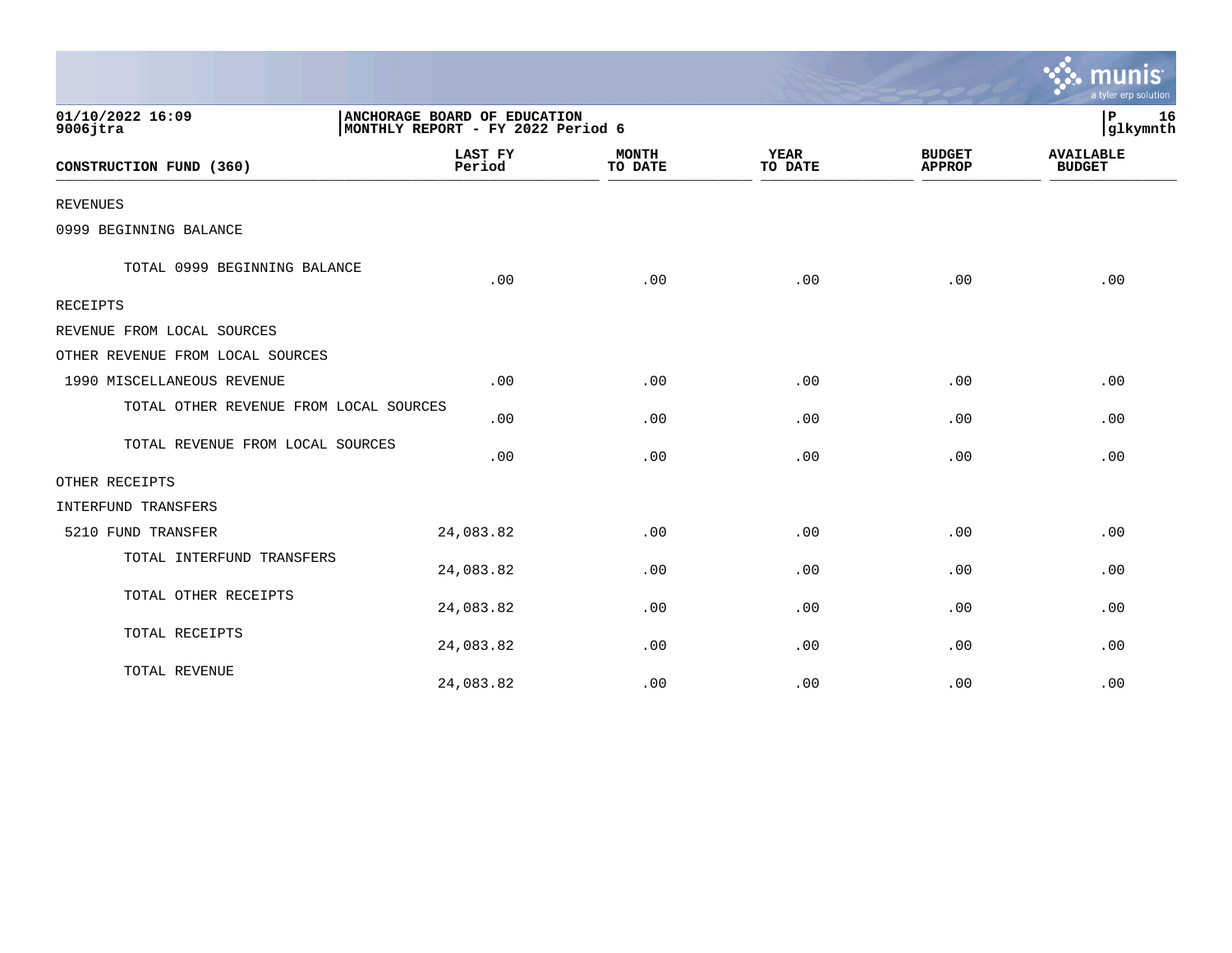

| 01/10/2022 16:09<br>$9006$ jtra                                                                                                                                                            | ANCHORAGE BOARD OF EDUCATION<br>MONTHLY REPORT - FY 2022 Period 6 |                                        |                                        |                                        | 17<br>l P<br>glkymnth                  |
|--------------------------------------------------------------------------------------------------------------------------------------------------------------------------------------------|-------------------------------------------------------------------|----------------------------------------|----------------------------------------|----------------------------------------|----------------------------------------|
| CONSTRUCTION FUND (360)                                                                                                                                                                    | <b>LAST FY</b><br>Period                                          | <b>MONTH</b><br>TO DATE                | <b>YEAR</b><br>TO DATE                 | <b>BUDGET</b><br><b>APPROP</b>         | <b>AVAILABLE</b><br><b>BUDGET</b>      |
| <b>EXPENDITURES</b>                                                                                                                                                                        |                                                                   |                                        |                                        |                                        |                                        |
| 4700<br>BUILDING IMPROVEMENTS                                                                                                                                                              |                                                                   |                                        |                                        |                                        |                                        |
| 0100<br>SALARIES PERSONNEL SERVICES<br>0200<br>EMPLOYEE BENEFITS<br>0300<br>PURCHASED PROF AND TECH SERV<br>0400<br>PURCHASED<br>PROPERTY SERVICES<br>0600<br>SUPPLIES<br>0700<br>PROPERTY | .00<br>.00<br>.00<br>24,083.82<br>.00<br>.00                      | .00<br>.00<br>.00<br>.00<br>.00<br>.00 | .00<br>.00<br>.00<br>.00<br>.00<br>.00 | .00<br>.00<br>.00<br>.00<br>.00<br>.00 | .00<br>.00<br>.00<br>.00<br>.00<br>.00 |
| TOTAL 4700<br>BUILDING IMPROVEMENTS                                                                                                                                                        | 24,083.82                                                         | .00                                    | .00                                    | .00                                    | .00                                    |
| TOTAL EXPENDITURES                                                                                                                                                                         | 24,083.82                                                         | .00                                    | .00                                    | .00                                    | .00                                    |
| TOTAL FOR CONSTRUCTION FUND                                                                                                                                                                | (360)<br>.00                                                      | .00                                    | .00                                    | .00                                    | .00                                    |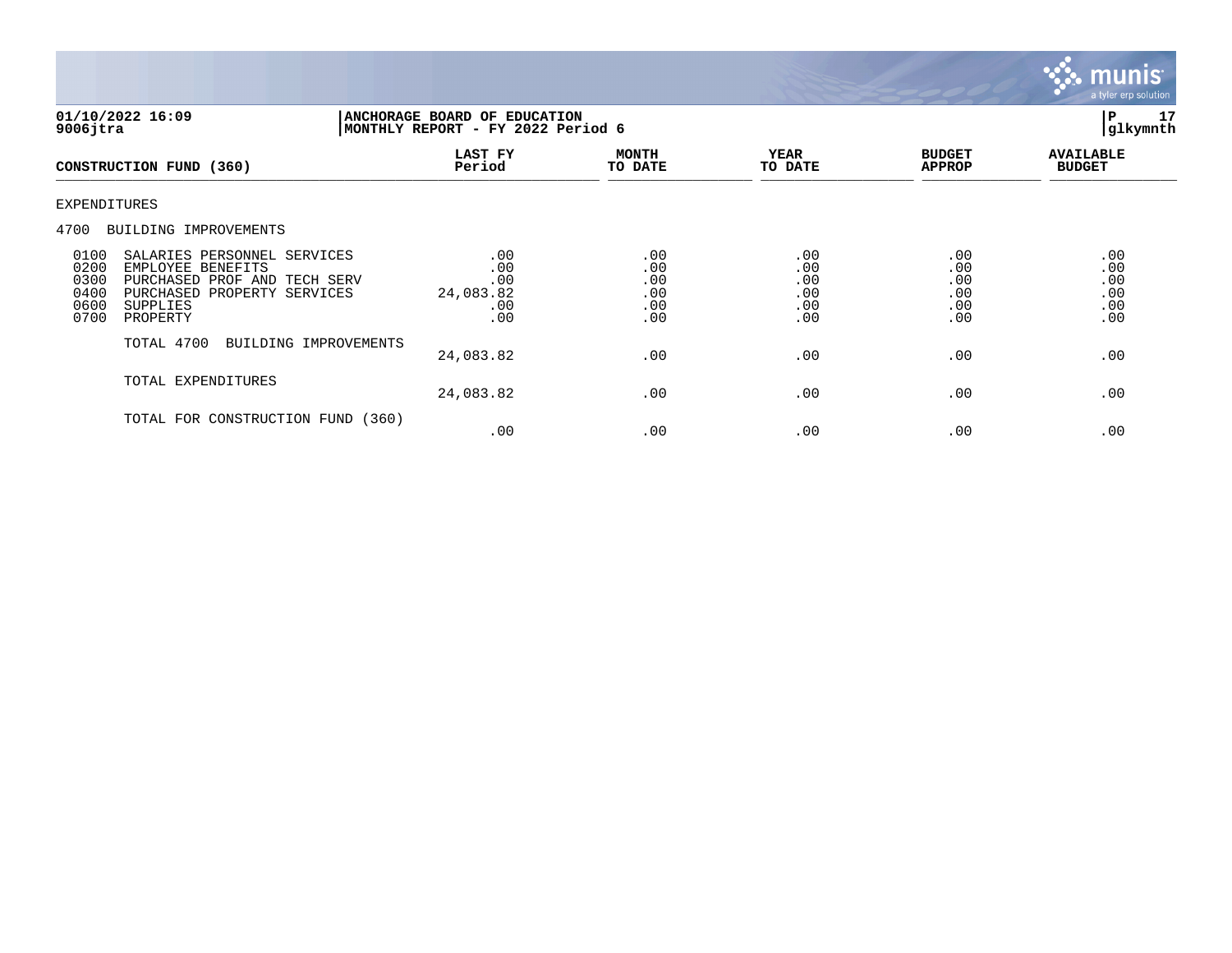|                                                |                                                                   |                         |                        |                                | mun<br><b>IS</b><br>a tyler erp solution |
|------------------------------------------------|-------------------------------------------------------------------|-------------------------|------------------------|--------------------------------|------------------------------------------|
| 01/10/2022 16:09<br>$9006$ jtra                | ANCHORAGE BOARD OF EDUCATION<br>MONTHLY REPORT - FY 2022 Period 6 |                         |                        |                                | 18<br>ΙP<br>glkymnth                     |
| DEBT SERVICE FUND (400)                        | LAST FY<br>Period                                                 | <b>MONTH</b><br>TO DATE | <b>YEAR</b><br>TO DATE | <b>BUDGET</b><br><b>APPROP</b> | <b>AVAILABLE</b><br><b>BUDGET</b>        |
| <b>REVENUES</b>                                |                                                                   |                         |                        |                                |                                          |
| <b>RECEIPTS</b>                                |                                                                   |                         |                        |                                |                                          |
| REVENUE FROM STATE SOURCES                     |                                                                   |                         |                        |                                |                                          |
| REVENUE ON BEHALF PAYMENTS                     |                                                                   |                         |                        |                                |                                          |
| 3900 STATE ON-BEHALF PAYMENTS                  | .00                                                               | .00                     | .00                    | .00                            | .00                                      |
| TOTAL REVENUE ON BEHALF PAYMENTS               | .00                                                               | .00                     | .00                    | .00                            | .00                                      |
| TOTAL REVENUE FROM STATE SOURCES               | .00                                                               | .00                     | .00                    | .00                            | .00                                      |
| OTHER RECEIPTS                                 |                                                                   |                         |                        |                                |                                          |
| <b>BOND ISSUANCE</b>                           |                                                                   |                         |                        |                                |                                          |
| 5100 BOND SALE<br>5110 BOND PRINCIPAL PROCEEDS | .00<br>.00                                                        | .00<br>.00              | .00<br>.00             | .00<br>.00                     | .00<br>.00                               |
| TOTAL BOND ISSUANCE                            | .00                                                               | .00                     | .00                    | .00                            | .00                                      |
| INTERFUND TRANSFERS                            |                                                                   |                         |                        |                                |                                          |
| 5210 FUND TRANSFER                             | .00                                                               | .00                     | .00                    | .00                            | .00                                      |
| TOTAL INTERFUND TRANSFERS                      | .00                                                               | .00                     | .00                    | .00                            | .00                                      |
| TOTAL OTHER RECEIPTS                           | .00                                                               | .00                     | .00                    | .00                            | .00                                      |
| TOTAL RECEIPTS                                 | .00                                                               | .00                     | .00                    | .00                            | .00                                      |
| TOTAL REVENUE                                  | .00                                                               | .00                     | .00                    | .00                            | .00                                      |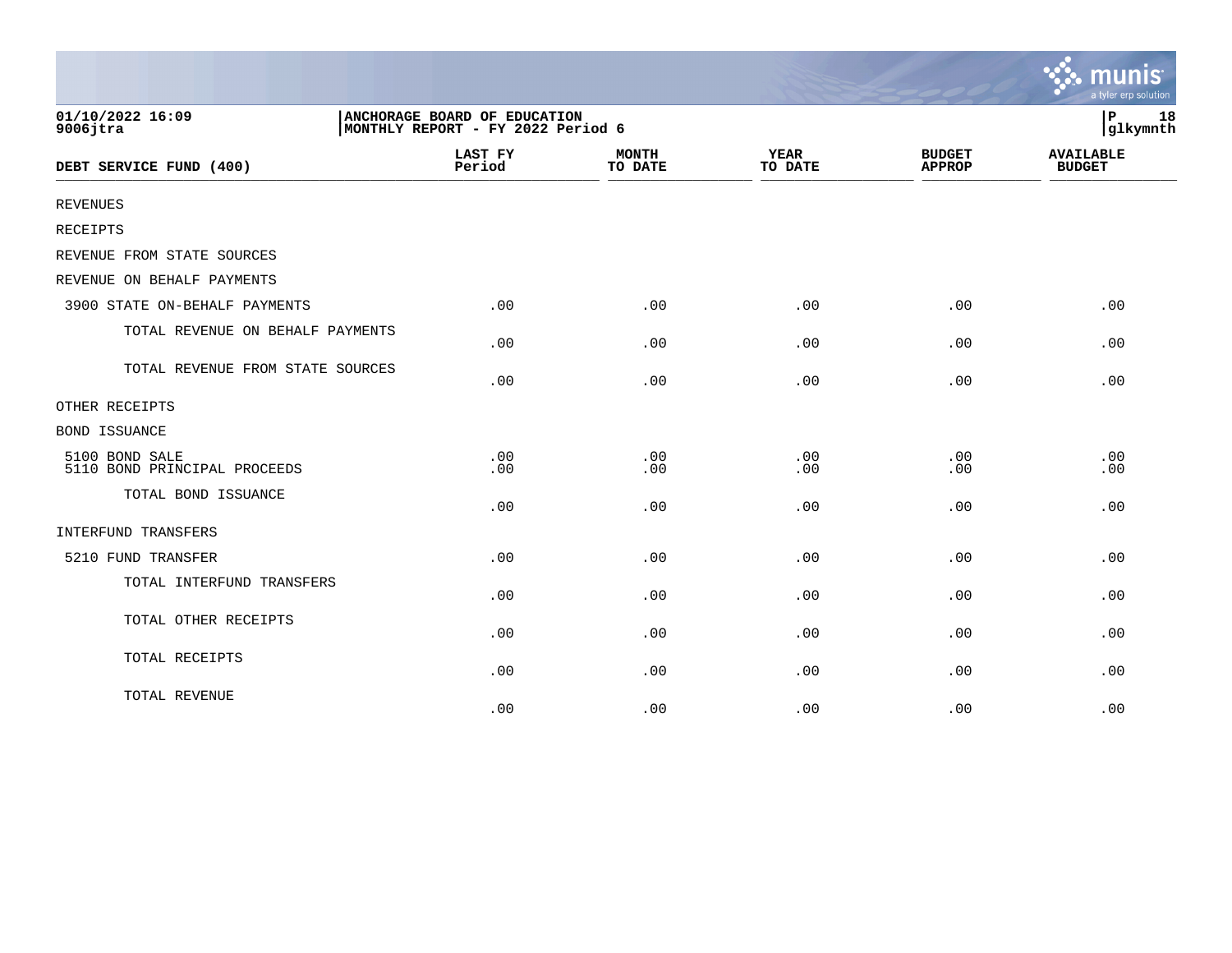

| 01/10/2022 16:09<br>$9006$ jtra                               |                   | ANCHORAGE BOARD OF EDUCATION<br>MONTHLY REPORT - FY 2022 Period 6 |                        |                                |                                   |  |  |
|---------------------------------------------------------------|-------------------|-------------------------------------------------------------------|------------------------|--------------------------------|-----------------------------------|--|--|
| DEBT SERVICE FUND (400)                                       | LAST FY<br>Period | <b>MONTH</b><br>TO DATE                                           | <b>YEAR</b><br>TO DATE | <b>BUDGET</b><br><b>APPROP</b> | <b>AVAILABLE</b><br><b>BUDGET</b> |  |  |
| EXPENDITURES                                                  |                   |                                                                   |                        |                                |                                   |  |  |
| 5100<br>DEBT SERVICE                                          |                   |                                                                   |                        |                                |                                   |  |  |
| DEBT SERVICE AND MISCELLANEOUS<br>0800<br>0900<br>OTHER ITEMS | .00<br>.00        | .00<br>.00                                                        | .00<br>.00             | .00<br>.00                     | .00<br>.00                        |  |  |
| TOTAL 5100<br>DEBT SERVICE                                    | .00               | .00                                                               | .00                    | .00                            | .00                               |  |  |
| TOTAL EXPENDITURES                                            | .00               | .00                                                               | .00                    | .00                            | .00                               |  |  |
| TOTAL FOR DEBT SERVICE FUND (400)                             | .00               | .00                                                               | .00                    | .00                            | .00                               |  |  |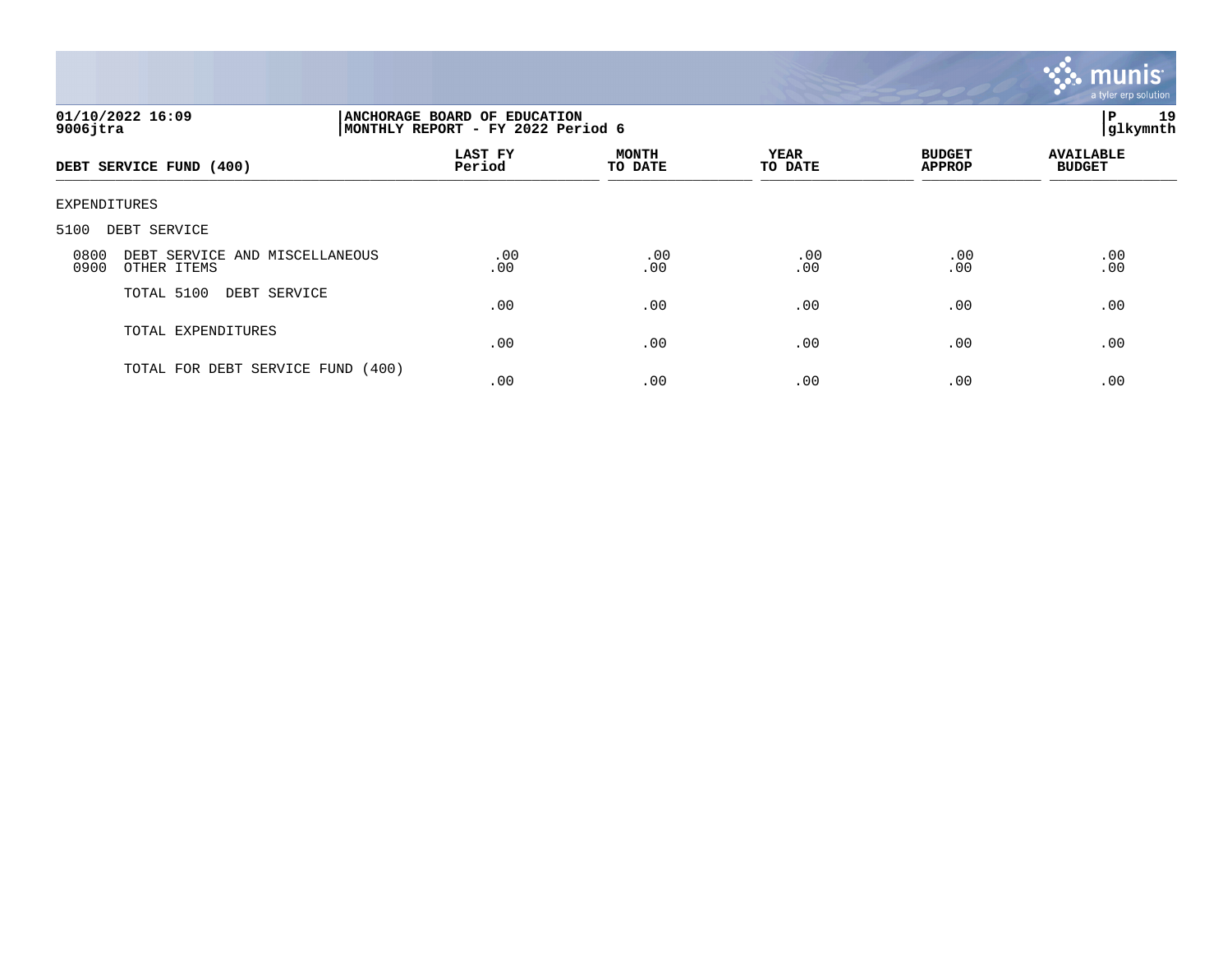|                                                                                                                                                                                                                                                                                                                                                                             |                                                                                    |                                                                            |                                                                               |                                                                                | a tyler erp solution                                                            |
|-----------------------------------------------------------------------------------------------------------------------------------------------------------------------------------------------------------------------------------------------------------------------------------------------------------------------------------------------------------------------------|------------------------------------------------------------------------------------|----------------------------------------------------------------------------|-------------------------------------------------------------------------------|--------------------------------------------------------------------------------|---------------------------------------------------------------------------------|
| 01/10/2022 16:09<br>$9006$ jtra                                                                                                                                                                                                                                                                                                                                             | <b>ANCHORAGE BOARD OF EDUCATION</b><br>MONTHLY REPORT - FY 2022 Period 6           |                                                                            |                                                                               |                                                                                | P<br>20<br>glkymnth                                                             |
| FOOD SERVICE FUND (51)                                                                                                                                                                                                                                                                                                                                                      | LAST FY<br>Period                                                                  | <b>MONTH</b><br>TO DATE                                                    | <b>YEAR</b><br>TO DATE                                                        | <b>BUDGET</b><br><b>APPROP</b>                                                 | <b>AVAILABLE</b><br><b>BUDGET</b>                                               |
| <b>REVENUES</b>                                                                                                                                                                                                                                                                                                                                                             |                                                                                    |                                                                            |                                                                               |                                                                                |                                                                                 |
| 0999 BEGINNING BALANCE                                                                                                                                                                                                                                                                                                                                                      |                                                                                    |                                                                            |                                                                               |                                                                                |                                                                                 |
| TOTAL 0999 BEGINNING BALANCE                                                                                                                                                                                                                                                                                                                                                | 9,566.27                                                                           | .00                                                                        | 1,381.47                                                                      | 1,381.47                                                                       | .00                                                                             |
| <b>RECEIPTS</b>                                                                                                                                                                                                                                                                                                                                                             |                                                                                    |                                                                            |                                                                               |                                                                                |                                                                                 |
| REVENUE FROM LOCAL SOURCES                                                                                                                                                                                                                                                                                                                                                  |                                                                                    |                                                                            |                                                                               |                                                                                |                                                                                 |
| EARNINGS ON INVESTMENTS                                                                                                                                                                                                                                                                                                                                                     |                                                                                    |                                                                            |                                                                               |                                                                                |                                                                                 |
| 1510 INTEREST ON INVESTMENTS                                                                                                                                                                                                                                                                                                                                                | .35                                                                                | 7.74                                                                       | 17.32                                                                         | 150.00                                                                         | 132.68                                                                          |
| TOTAL EARNINGS ON INVESTMENTS                                                                                                                                                                                                                                                                                                                                               | .35                                                                                | 7.74                                                                       | 17.32                                                                         | 150.00                                                                         | 132.68                                                                          |
| FOOD SERVICE                                                                                                                                                                                                                                                                                                                                                                |                                                                                    |                                                                            |                                                                               |                                                                                |                                                                                 |
| 1611 REIMBURSABLE SCHOOL LUNCH PROG<br>1612 REIMBURSABLE SCH BREAKFAST PRG<br>1613 REIMBURSABLE SPECIAL MILK PROG<br>1621 NON-REIMBURSABLE LUNCH PROG<br>1622 NON-REIMBURSABLE BREAKFAST PRG<br>1623 NON-REIMBURSABLE MILK PROGRAM<br>1624 NON-REIMBURSBLE A LA CARTE PRG<br>1629 NON-REIMBURSBLE OTHER FOOD PRG<br>1629 MY SCHOOL BUCKS RECEIPTS<br>1630 SPECIAL FUNCTIONS | .00<br>.00<br>.00<br>.00<br>.00<br>.00<br>.00<br>$-2,400.49$<br>23, 229. 26<br>.00 | .00<br>.00<br>.00<br>.00<br>.00<br>.00<br>.00<br>158.00<br>1,314.00<br>.00 | .00<br>.00<br>.00<br>.00<br>.00<br>.00<br>.00<br>7,009.31<br>21,743.09<br>.00 | .00<br>.00<br>.00<br>.00<br>.00<br>.00<br>.00<br>16,000.00<br>16,000.00<br>.00 | .00<br>.00<br>.00<br>.00<br>.00<br>.00<br>.00<br>8,990.69<br>$-5,743.09$<br>.00 |
| TOTAL FOOD SERVICE                                                                                                                                                                                                                                                                                                                                                          | 20,828.77                                                                          | 1,472.00                                                                   | 28,752.40                                                                     | 32,000.00                                                                      | 3,247.60                                                                        |
| OTHER REVENUE FROM LOCAL SOURCES                                                                                                                                                                                                                                                                                                                                            |                                                                                    |                                                                            |                                                                               |                                                                                |                                                                                 |
| 1920 CONTRIBUTIONS/DONATIONS<br>1980 REFUND OF PRIOR YR EXPENDITURE<br>1990 MISCELLANEOUS REVENUE                                                                                                                                                                                                                                                                           | .00<br>.00<br>.00                                                                  | .00<br>.00<br>.00                                                          | .00<br>.00<br>.00                                                             | .00<br>.00<br>.00                                                              | .00<br>.00<br>.00                                                               |
| TOTAL OTHER REVENUE FROM LOCAL SOURCES                                                                                                                                                                                                                                                                                                                                      | .00                                                                                | .00                                                                        | .00                                                                           | .00                                                                            | .00                                                                             |
| TOTAL REVENUE FROM LOCAL SOURCES                                                                                                                                                                                                                                                                                                                                            | 20,829.12                                                                          | 1,479.74                                                                   | 28,769.72                                                                     | 32,150.00                                                                      | 3,380.28                                                                        |
| REVENUE FROM STATE SOURCES                                                                                                                                                                                                                                                                                                                                                  |                                                                                    |                                                                            |                                                                               |                                                                                |                                                                                 |
| RESTRICTED                                                                                                                                                                                                                                                                                                                                                                  |                                                                                    |                                                                            |                                                                               |                                                                                |                                                                                 |
| 3200 RESTRICTED STATE REVENUE                                                                                                                                                                                                                                                                                                                                               | .00                                                                                | .00                                                                        | .00                                                                           | 1,350.00                                                                       | 1,350.00                                                                        |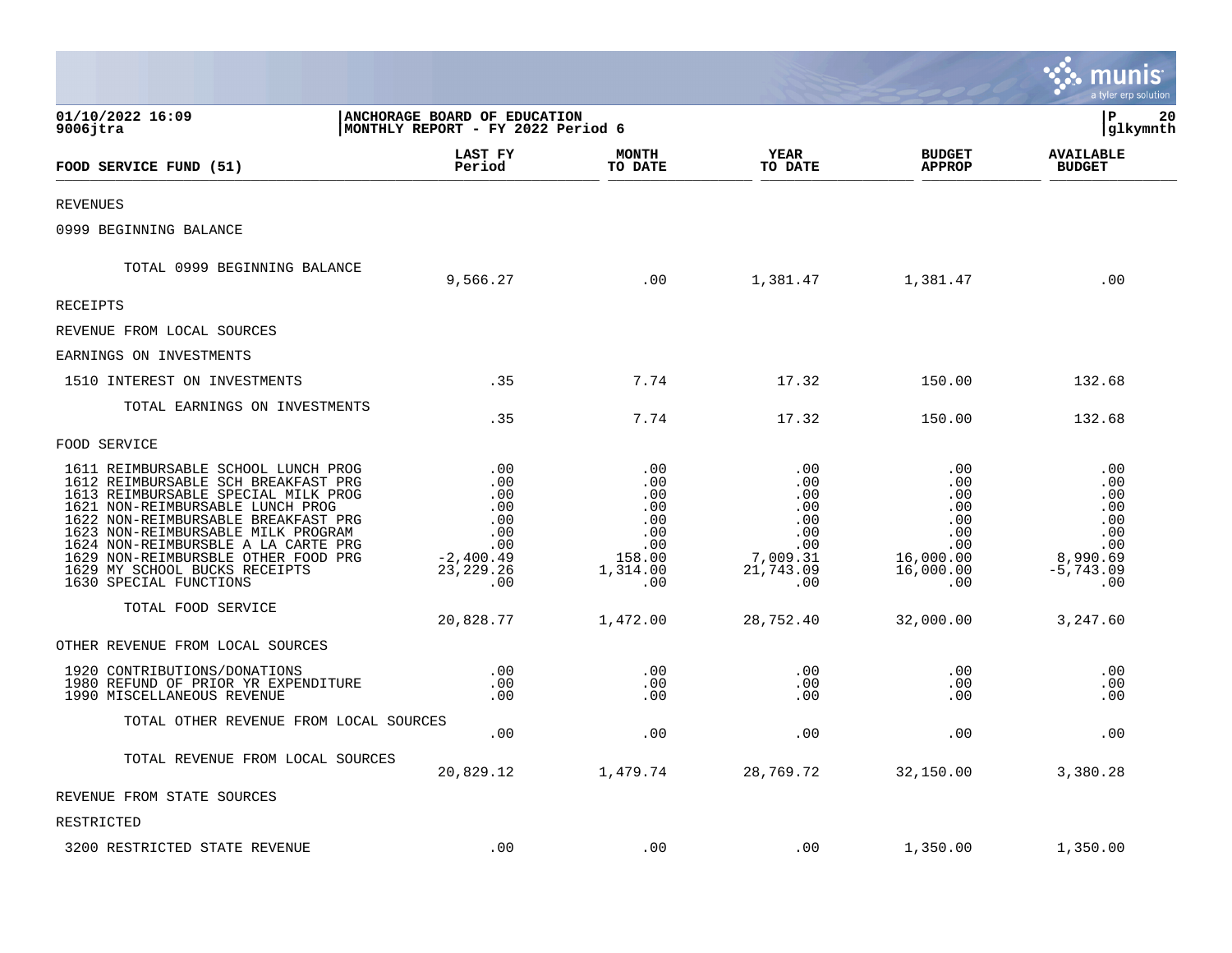

**01/10/2022 16:09 |ANCHORAGE BOARD OF EDUCATION |P 21 9006jtra |MONTHLY REPORT - FY 2022 Period 6 |glkymnth LAST FY MONTH YEAR BUDGET AVAILABLE FOOD SERVICE FUND (51) Period TO DATE TO DATE APPROP BUDGET**   $\frac{10 \text{ BFR}}{10 \text{ BFR}}$ TOTAL RESTRICTED  $.00$   $.00$   $.00$   $.00$   $.00$   $.00$   $.00$   $.00$   $.00$   $.00$ REVENUE IN LIEU OF TAXES/STATE 3800 REVENUE IN LIEU OF TAXES/STATE .00 .00 .00 .00 .00 TOTAL REVENUE IN LIEU OF TAXES/STATE .00 .00 .00 .00 .00 REVENUE ON BEHALF PAYMENTS 3900 STATE ON-BEHALF PAYMENTS .00 .00 .00 .00 .00 TOTAL REVENUE ON BEHALF PAYMENTS  $.00$  .  $.00$  .  $.00$  .  $.00$  .  $.00$  .  $.00$  .  $.00$  .  $.00$  .  $.00$  .  $.00$  .  $.00$  .  $.00$  .  $.00$  .  $.00$  .  $.00$  .  $.00$  .  $.00$  .  $.00$  .  $.00$  .  $.00$  .  $.00$  .  $.00$  .  $.00$  .  $.00$  .  $.00$  .  $.00$  .  $.00$  .  $.00$ TOTAL REVENUE FROM STATE SOURCES  $.00$   $.00$   $.00$   $.00$   $.00$   $.00$   $.00$   $.00$   $.00$   $.00$ REVENUE FROM FEDERAL SOURCES RESTRICTED THROUGH THE STATE 4500 RESTRICTED FED THRU STATE 2,951.20 24,439.83 91,749.09 207,367.00 115,617.91 TOTAL RESTRICTED THROUGH THE STATE 2,951.20 24,439.83 91,749.09 207,367.00 115,617.91 CHILD NUTRITION PROGRAM DONATED COMMODIT 4950 CHILD NUTR PRG DONATED COMMOD .00 .00 .00 .00 .00 TOTAL CHILD NUTRITION PROGRAM DONATED COMMODIT  $.00$  .  $.00$  .  $.00$  .  $.00$  .  $.00$  .  $.00$  .  $.00$  .  $.00$  .  $.00$  .  $.00$  .  $.00$  .  $.00$  .  $.00$  .  $.00$  .  $.00$  .  $.00$  .  $.00$  .  $.00$  .  $.00$  .  $.00$  .  $.00$  .  $.00$  .  $.00$  .  $.00$  .  $.00$  .  $.00$  .  $.00$  .  $.00$ TOTAL REVENUE FROM FEDERAL SOURCES 2,951.20 24,439.83 91,749.09 207,367.00 115,617.91 OTHER RECEIPTS INTERFUND TRANSFERS 5210 FUND TRANSFER .00 .00 .00 13,970.00 13,970.00 TOTAL INTERFUND TRANSFERS  $.00$   $.00$   $.00$   $.00$   $.00$   $.00$   $.00$   $.00$   $.00$   $.00$ SALE OR COMP FOR LOSS OF ASSETS 5341 SALE OF EQUIPMENT ETC .00 .00 .00 .00 .00 5342 LOSS COMP - EOUIPMENT ETC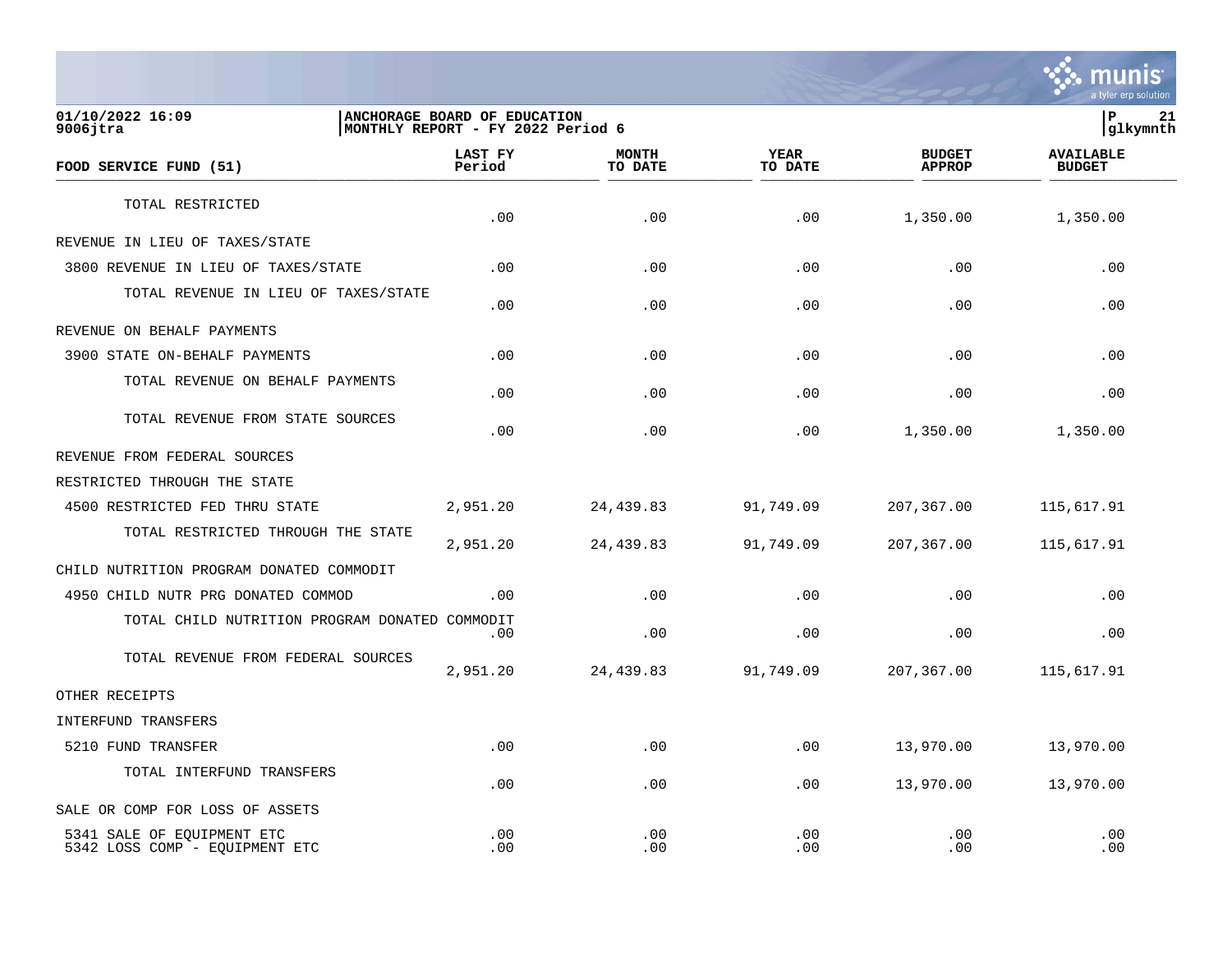

| 01/10/2022 16:09<br>$9006$ jtra       | ANCHORAGE BOARD OF EDUCATION<br>MONTHLY REPORT - FY 2022 Period 6 |                         |                 |                                | 22<br>ΙP<br> glkymnth             |
|---------------------------------------|-------------------------------------------------------------------|-------------------------|-----------------|--------------------------------|-----------------------------------|
| FOOD SERVICE FUND (51)                | LAST FY<br>Period                                                 | <b>MONTH</b><br>TO DATE | YEAR<br>TO DATE | <b>BUDGET</b><br><b>APPROP</b> | <b>AVAILABLE</b><br><b>BUDGET</b> |
| TOTAL SALE OR COMP FOR LOSS OF ASSETS | .00                                                               | .00                     | .00             | .00                            | .00                               |
| TOTAL OTHER RECEIPTS                  | .00                                                               | .00                     | .00             | 13,970.00                      | 13,970.00                         |
| TOTAL RECEIPTS                        | 23,780.32                                                         | 25,919.57               | 120,518.81      | 254,837.00                     | 134, 318.19                       |
| TOTAL REVENUE                         | 33,346.59                                                         | 25,919.57               | 121,900.28      | 256,218.47                     | 134, 318.19                       |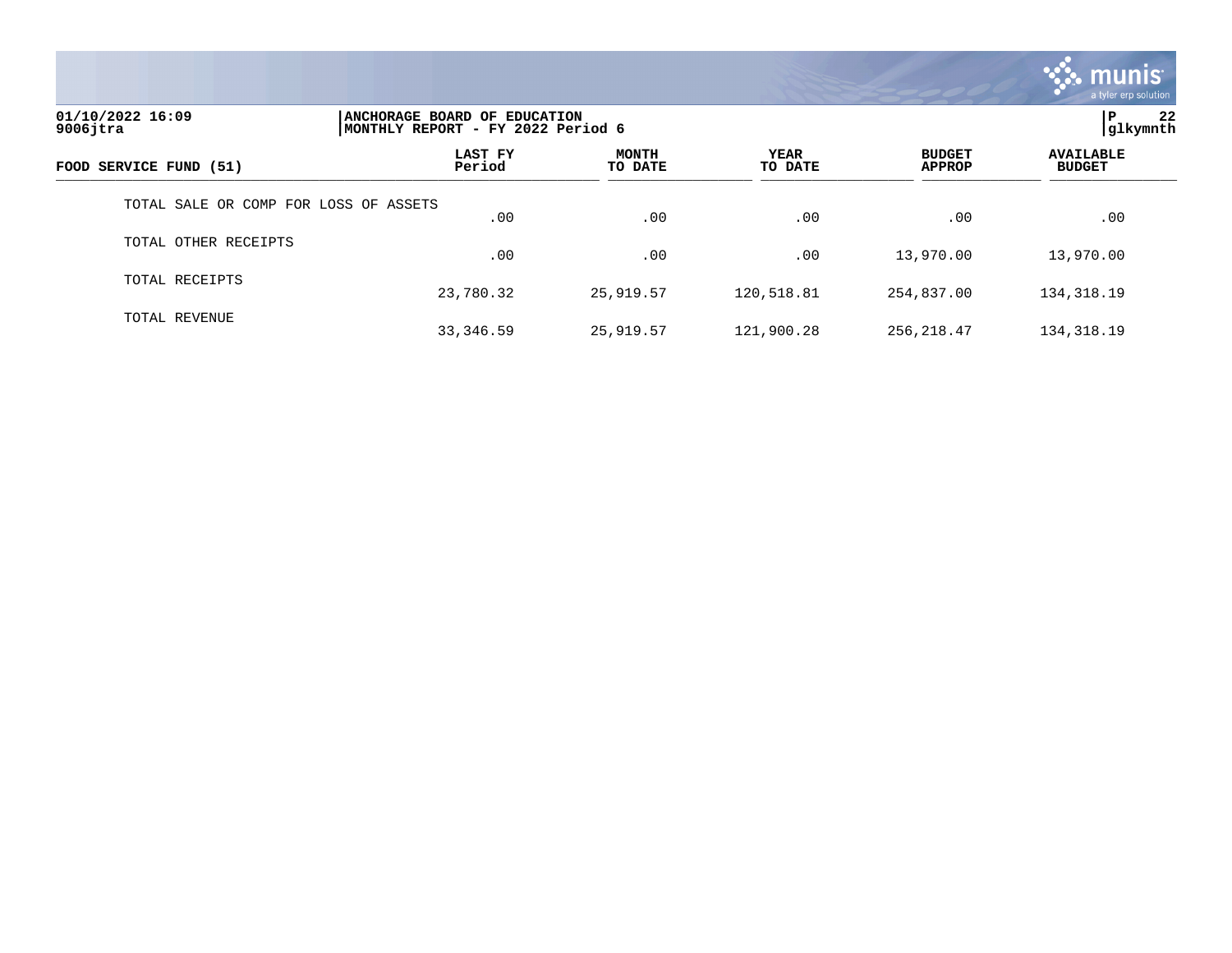

| 01/10/2022 16:09<br>$9006$ jtra                                                                                                                                                                                                                                                                                                                                  | ANCHORAGE BOARD OF EDUCATION<br>MONTHLY REPORT - FY 2022 Period 6                               |                                                                                      |                                                                                                    |                                                                                                           | 23<br>ΙP<br> glkymnth                                                                                     |
|------------------------------------------------------------------------------------------------------------------------------------------------------------------------------------------------------------------------------------------------------------------------------------------------------------------------------------------------------------------|-------------------------------------------------------------------------------------------------|--------------------------------------------------------------------------------------|----------------------------------------------------------------------------------------------------|-----------------------------------------------------------------------------------------------------------|-----------------------------------------------------------------------------------------------------------|
| FOOD SERVICE FUND (51)                                                                                                                                                                                                                                                                                                                                           | <b>LAST FY</b><br>Period                                                                        | <b>MONTH</b><br>TO DATE                                                              | YEAR<br>TO DATE                                                                                    | <b>BUDGET</b><br><b>APPROP</b>                                                                            | <b>AVAILABLE</b><br><b>BUDGET</b>                                                                         |
| <b>EXPENDITURES</b>                                                                                                                                                                                                                                                                                                                                              |                                                                                                 |                                                                                      |                                                                                                    |                                                                                                           |                                                                                                           |
| FOOD SERVICE OPERATION<br>3100                                                                                                                                                                                                                                                                                                                                   |                                                                                                 |                                                                                      |                                                                                                    |                                                                                                           |                                                                                                           |
| 0100<br>SALARIES PERSONNEL SERVICES<br>0200<br>EMPLOYEE BENEFITS<br>0280<br>ON-BEHALF<br>0300<br>PURCHASED PROF AND TECH SERV<br>PURCHASED PROPERTY SERVICES<br>0400<br>OTHER PURCHASED SERVICES<br>0500<br>0600<br><b>SUPPLIES</b><br>0700<br>PROPERTY<br>0800<br>DEBT SERVICE AND MISCELLANEOUS<br>0840<br>CONTINGENCY<br>TOTAL 3100<br>FOOD SERVICE OPERATION | 29,618.24<br>9,166.72<br>.00<br>685.90<br>481.85<br>205.91<br>15,104.72<br>.00<br>152.50<br>.00 | 9,768.55<br>3, 323. 33<br>.00<br>.00<br>.00<br>.00<br>12,941.81<br>.00<br>.00<br>.00 | 39,401.76<br>12,525.33<br>.00<br>178.00<br>.00<br>892.62<br>45,205.17<br>.00<br>952.98<br>$.00 \,$ | 102,819.00<br>35, 349.47<br>.00<br>3,700.00<br>3,050.00<br>1,100.00<br>110,000.00<br>.00<br>200.00<br>.00 | 63, 417. 24<br>22,824.14<br>.00<br>3,522.00<br>3,050.00<br>207.38<br>64,794.83<br>.00<br>$-752.98$<br>.00 |
| <b>FUND TRANSFERS</b><br>5200                                                                                                                                                                                                                                                                                                                                    | 55, 415.84                                                                                      | 26,033.69                                                                            | 99,155.86                                                                                          | 256, 218.47                                                                                               | 157,062.61                                                                                                |
| OTHER ITEMS<br>0900                                                                                                                                                                                                                                                                                                                                              | .00                                                                                             | .00                                                                                  | .00                                                                                                | .00                                                                                                       | .00                                                                                                       |
| TOTAL 5200<br>FUND TRANSFERS                                                                                                                                                                                                                                                                                                                                     | .00                                                                                             | .00                                                                                  | .00                                                                                                | .00                                                                                                       | .00                                                                                                       |
| TOTAL EXPENDITURES                                                                                                                                                                                                                                                                                                                                               | 55,415.84                                                                                       | 26,033.69                                                                            | 99,155.86                                                                                          | 256,218.47                                                                                                | 157,062.61                                                                                                |
| TOTAL FOR FOOD SERVICE FUND (51)                                                                                                                                                                                                                                                                                                                                 | $-22,069.25$                                                                                    | $-114.12$                                                                            | 22,744.42                                                                                          | .00                                                                                                       | $-22,744.42$                                                                                              |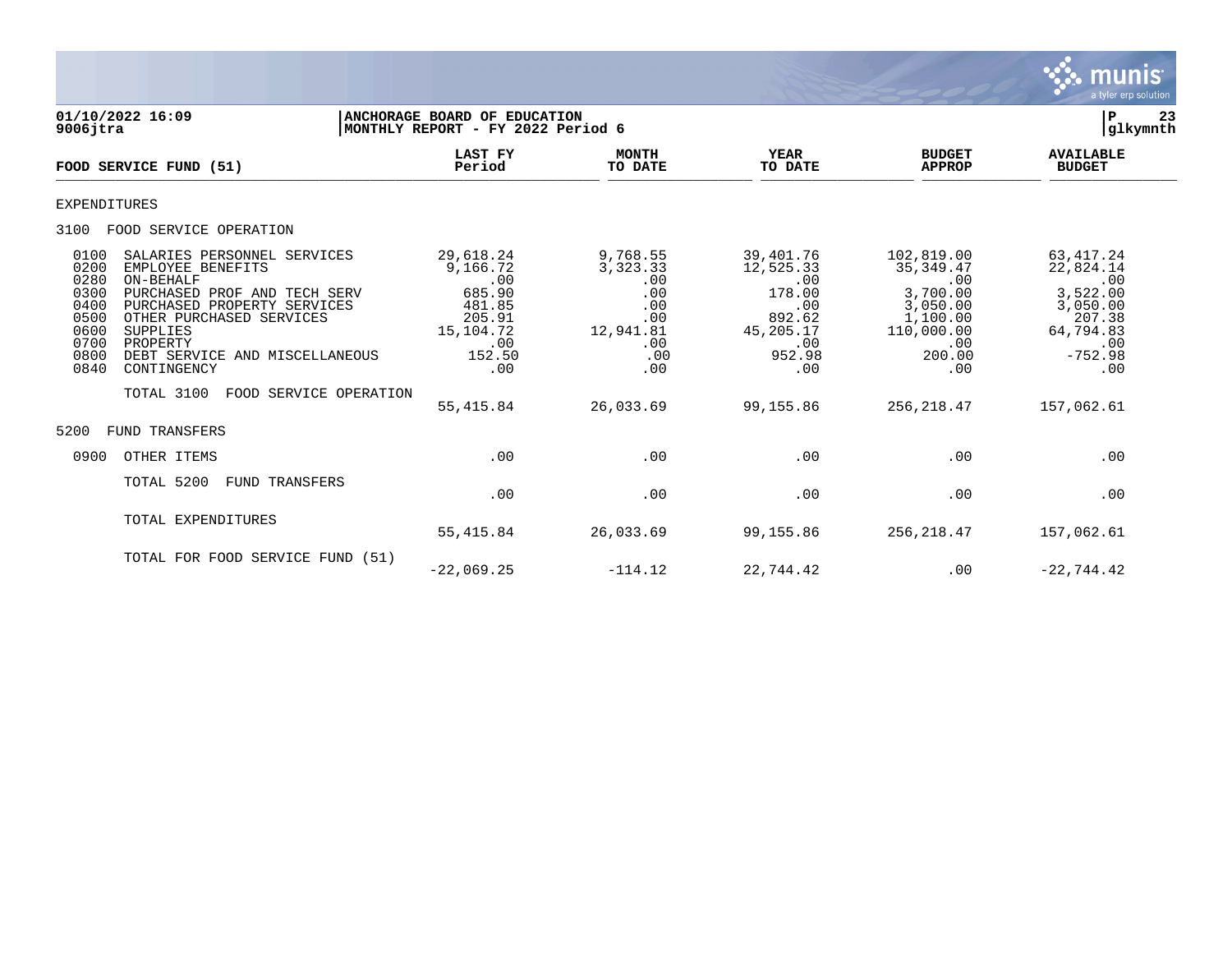|                                  |                                                                   |                         |                        |                                | <b>munis</b><br>a tyler erp solution |
|----------------------------------|-------------------------------------------------------------------|-------------------------|------------------------|--------------------------------|--------------------------------------|
| 01/10/2022 16:09<br>$9006$ jtra  | ANCHORAGE BOARD OF EDUCATION<br>MONTHLY REPORT - FY 2022 Period 6 |                         |                        |                                | 24<br>P<br>glkymnth                  |
| AFTER SCHOOL/SUMMER PROGRAMS     | <b>LAST FY</b><br>Period                                          | <b>MONTH</b><br>TO DATE | <b>YEAR</b><br>TO DATE | <b>BUDGET</b><br><b>APPROP</b> | <b>AVAILABLE</b><br><b>BUDGET</b>    |
| <b>REVENUES</b>                  |                                                                   |                         |                        |                                |                                      |
| 0999 BEGINNING BALANCE           |                                                                   |                         |                        |                                |                                      |
| TOTAL 0999 BEGINNING BALANCE     | 3,330.42                                                          | .00                     | 3,330.42               | 3,330.42                       | .00                                  |
| RECEIPTS                         |                                                                   |                         |                        |                                |                                      |
| REVENUE FROM LOCAL SOURCES       |                                                                   |                         |                        |                                |                                      |
| TUITION                          |                                                                   |                         |                        |                                |                                      |
| 1340 OTHER TUITION               | .00                                                               | .00                     | 70.00                  | 2,000.00                       | 1,930.00                             |
| TOTAL TUITION                    | .00                                                               | .00                     | 70.00                  | 2,000.00                       | 1,930.00                             |
| TOTAL REVENUE FROM LOCAL SOURCES | .00                                                               | .00                     | 70.00                  | 2,000.00                       | 1,930.00                             |
| TOTAL RECEIPTS                   | .00                                                               | .00                     | 70.00                  | 2,000.00                       | 1,930.00                             |
| TOTAL REVENUE                    | 3,330.42                                                          | .00                     | 3,400.42               | 5,330.42                       | 1,930.00                             |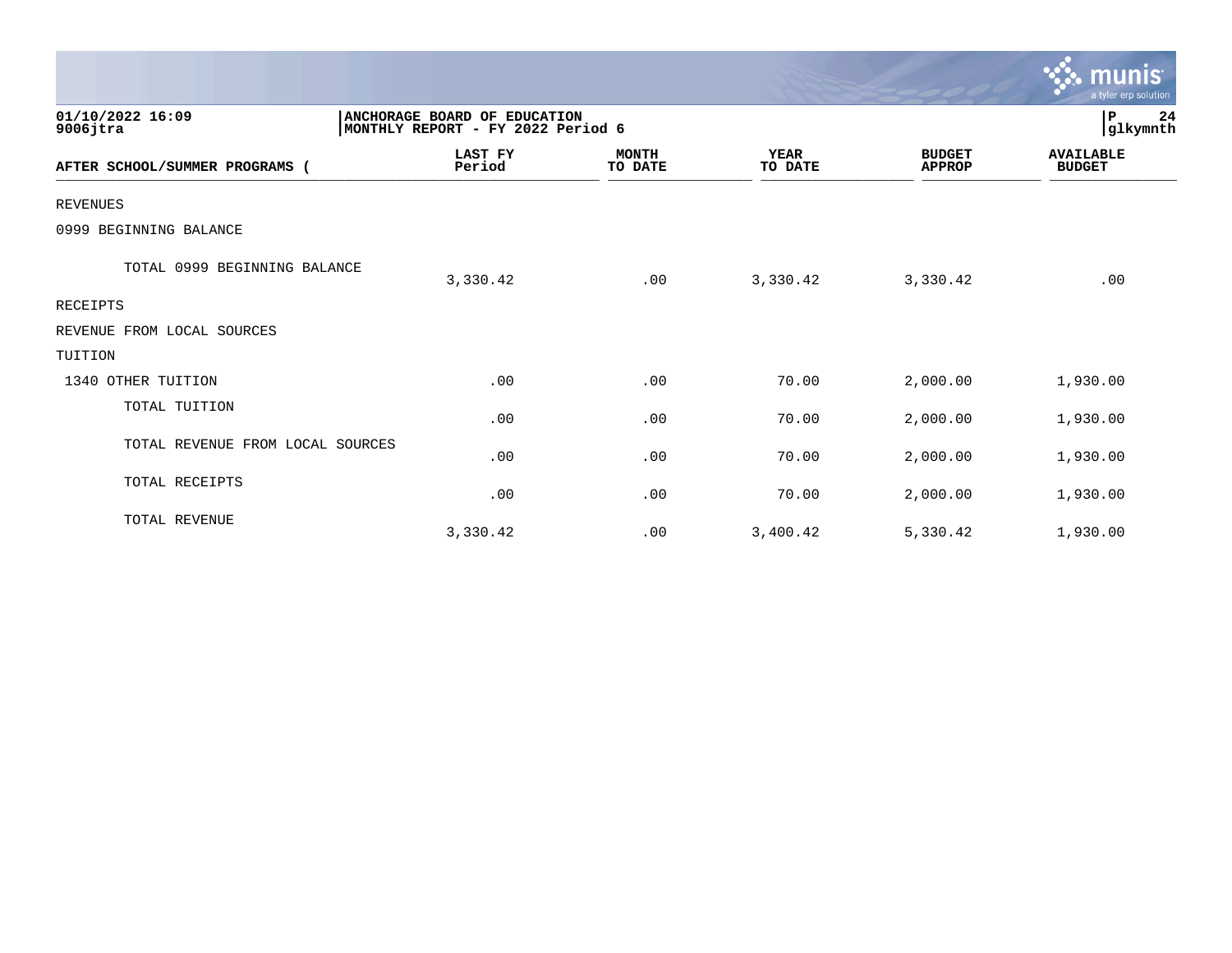

| 01/10/2022 16:09<br>$9006$ jtra                                                                                                                                                                              | ANCHORAGE BOARD OF EDUCATION<br>MONTHLY REPORT - FY 2022 Period 6    |                                               |                                               |                                                                 | 25<br>ΙP<br>glkymnth                                            |
|--------------------------------------------------------------------------------------------------------------------------------------------------------------------------------------------------------------|----------------------------------------------------------------------|-----------------------------------------------|-----------------------------------------------|-----------------------------------------------------------------|-----------------------------------------------------------------|
| AFTER SCHOOL/SUMMER PROGRAMS (                                                                                                                                                                               | <b>LAST FY</b><br>Period                                             | <b>MONTH</b><br>TO DATE                       | <b>YEAR</b><br>TO DATE                        | <b>BUDGET</b><br><b>APPROP</b>                                  | <b>AVAILABLE</b><br><b>BUDGET</b>                               |
| EXPENDITURES                                                                                                                                                                                                 |                                                                      |                                               |                                               |                                                                 |                                                                 |
| 3200<br>DAY CARE OPERATIONS                                                                                                                                                                                  |                                                                      |                                               |                                               |                                                                 |                                                                 |
| 0100<br>SALARIES PERSONNEL SERVICES<br>0200<br>EMPLOYEE BENEFITS<br>0300<br>PURCHASED PROF AND TECH SERV<br>0600<br>SUPPLIES<br>0700<br>PROPERTY<br>0840<br>CONTINGENCY<br>0900<br>OTHER ITEMS<br>TOTAL 3200 | .00<br>.00<br>.00<br>.00<br>.00<br>.00<br>.00<br>DAY CARE OPERATIONS | .00<br>.00<br>.00<br>.00<br>.00<br>.00<br>.00 | .00<br>.00<br>.00<br>.00<br>.00<br>.00<br>.00 | 2,500.00<br>36.00<br>500.00<br>500.00<br>.00<br>1,794.42<br>.00 | 2,500.00<br>36.00<br>500.00<br>500.00<br>.00<br>1,794.42<br>.00 |
|                                                                                                                                                                                                              | .00                                                                  | .00                                           | .00                                           | 5,330.42                                                        | 5,330.42                                                        |
| 5200<br><b>FUND TRANSFERS</b>                                                                                                                                                                                |                                                                      |                                               |                                               |                                                                 |                                                                 |
| 0900<br>OTHER ITEMS                                                                                                                                                                                          | .00                                                                  | .00                                           | .00                                           | .00                                                             | .00                                                             |
| TOTAL 5200<br><b>FUND TRANSFERS</b>                                                                                                                                                                          | .00                                                                  | .00                                           | .00                                           | .00                                                             | .00                                                             |
| TOTAL EXPENDITURES                                                                                                                                                                                           | .00                                                                  | .00                                           | .00                                           | 5,330.42                                                        | 5,330.42                                                        |
|                                                                                                                                                                                                              | TOTAL FOR AFTER SCHOOL/SUMMER PROGRAMS (52)<br>3,330.42              | .00                                           | 3,400.42                                      | .00                                                             | $-3,400.42$                                                     |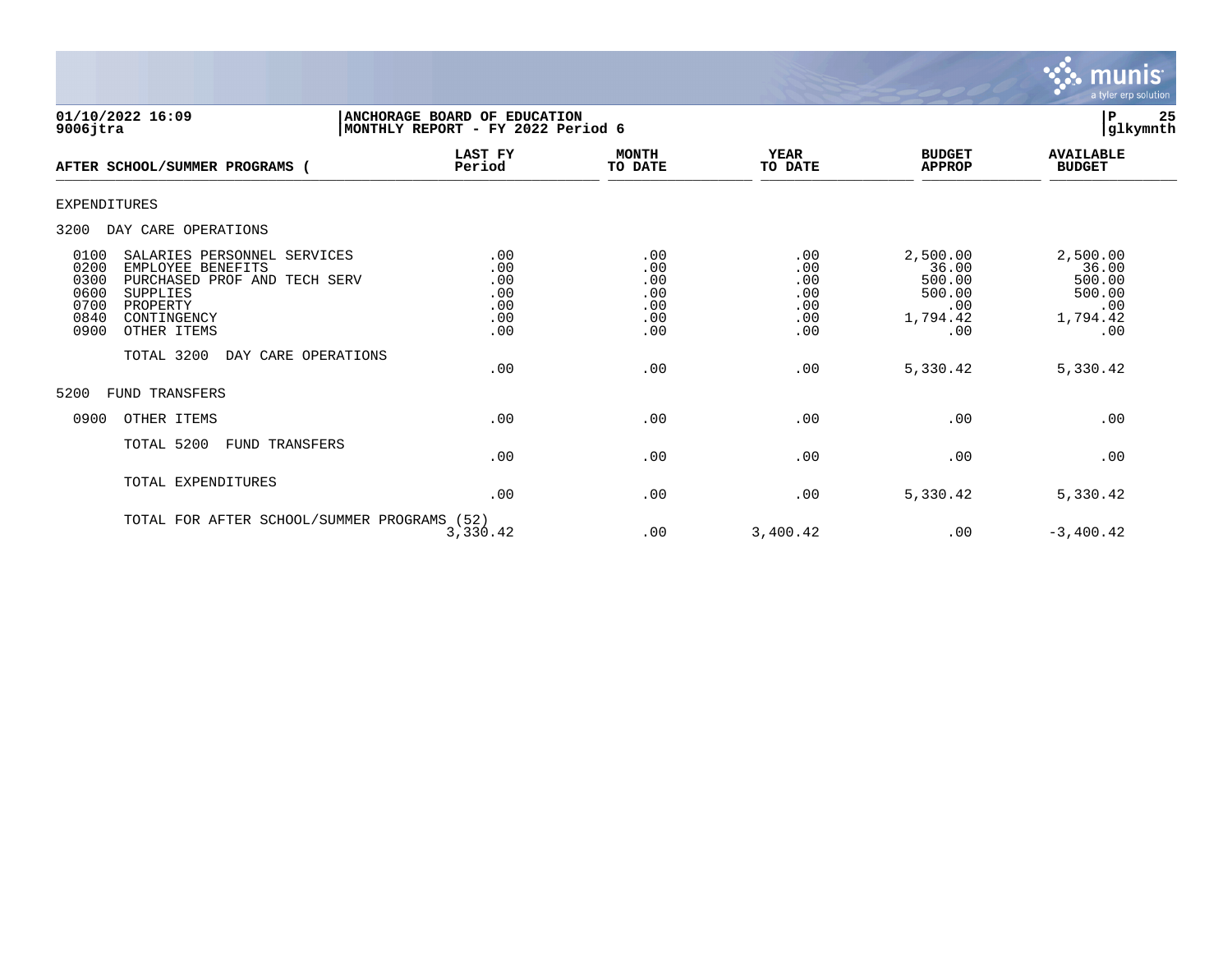|                                                                                                                                           |                                                                   |                                 |                                 |                                 | a tyler erp solution              |
|-------------------------------------------------------------------------------------------------------------------------------------------|-------------------------------------------------------------------|---------------------------------|---------------------------------|---------------------------------|-----------------------------------|
| 01/10/2022 16:09<br>$9006$ jtra                                                                                                           | ANCHORAGE BOARD OF EDUCATION<br>MONTHLY REPORT - FY 2022 Period 6 | P<br>26<br>glkymnth             |                                 |                                 |                                   |
| TRUST AND AGENCY FUNDS (7000)                                                                                                             | LAST FY<br>Period                                                 | <b>MONTH</b><br>TO DATE         | <b>YEAR</b><br>TO DATE          | <b>BUDGET</b><br><b>APPROP</b>  | <b>AVAILABLE</b><br><b>BUDGET</b> |
| <b>REVENUES</b>                                                                                                                           |                                                                   |                                 |                                 |                                 |                                   |
| 0999 BEGINNING BALANCE                                                                                                                    |                                                                   |                                 |                                 |                                 |                                   |
| TOTAL 0999 BEGINNING BALANCE                                                                                                              | 64,120.79                                                         | .00                             | 67,986.16                       | 67,986.16                       | .00                               |
| <b>RECEIPTS</b>                                                                                                                           |                                                                   |                                 |                                 |                                 |                                   |
| REVENUE FROM LOCAL SOURCES                                                                                                                |                                                                   |                                 |                                 |                                 |                                   |
| EARNINGS ON INVESTMENTS                                                                                                                   |                                                                   |                                 |                                 |                                 |                                   |
| 1510 INTEREST ON INVESTMENTS                                                                                                              | 163.52                                                            | 24.05                           | 157.34                          | 500.00                          | 342.66                            |
| TOTAL EARNINGS ON INVESTMENTS                                                                                                             | 163.52                                                            | 24.05                           | 157.34                          | 500.00                          | 342.66                            |
| OTHER REVENUE FROM LOCAL SOURCES                                                                                                          |                                                                   |                                 |                                 |                                 |                                   |
| 1920 CONTRIBUTIONS/DONATIONS<br>1920 CENTENNIAL CELEBRATION<br>1920 BROWNING FUND<br>1920 ALUMNI ASSOCIATION<br>1920 BLANKENSHIP DONATION | .00<br>.00<br>780.00<br>.00<br>1,500.00                           | .00<br>.00<br>.00<br>.00<br>.00 | .00<br>.00<br>.00<br>.00<br>.00 | .00<br>.00<br>.00<br>.00<br>.00 | .00<br>.00<br>.00<br>.00<br>.00   |
| TOTAL OTHER REVENUE FROM LOCAL SOURCES                                                                                                    | 1,500.00                                                          | .00                             | .00                             | .00                             | .00                               |
| TOTAL REVENUE FROM LOCAL SOURCES                                                                                                          | 2,443.52                                                          | 24.05                           | 157.34                          | 500.00                          | 342.66                            |
| TOTAL RECEIPTS                                                                                                                            | 2,443.52                                                          | 24.05                           | 157.34                          | 500.00                          | 342.66                            |
| TOTAL REVENUE                                                                                                                             | 66,564.31                                                         | 24.05                           | 68,143.50                       | 68,486.16                       | 342.66                            |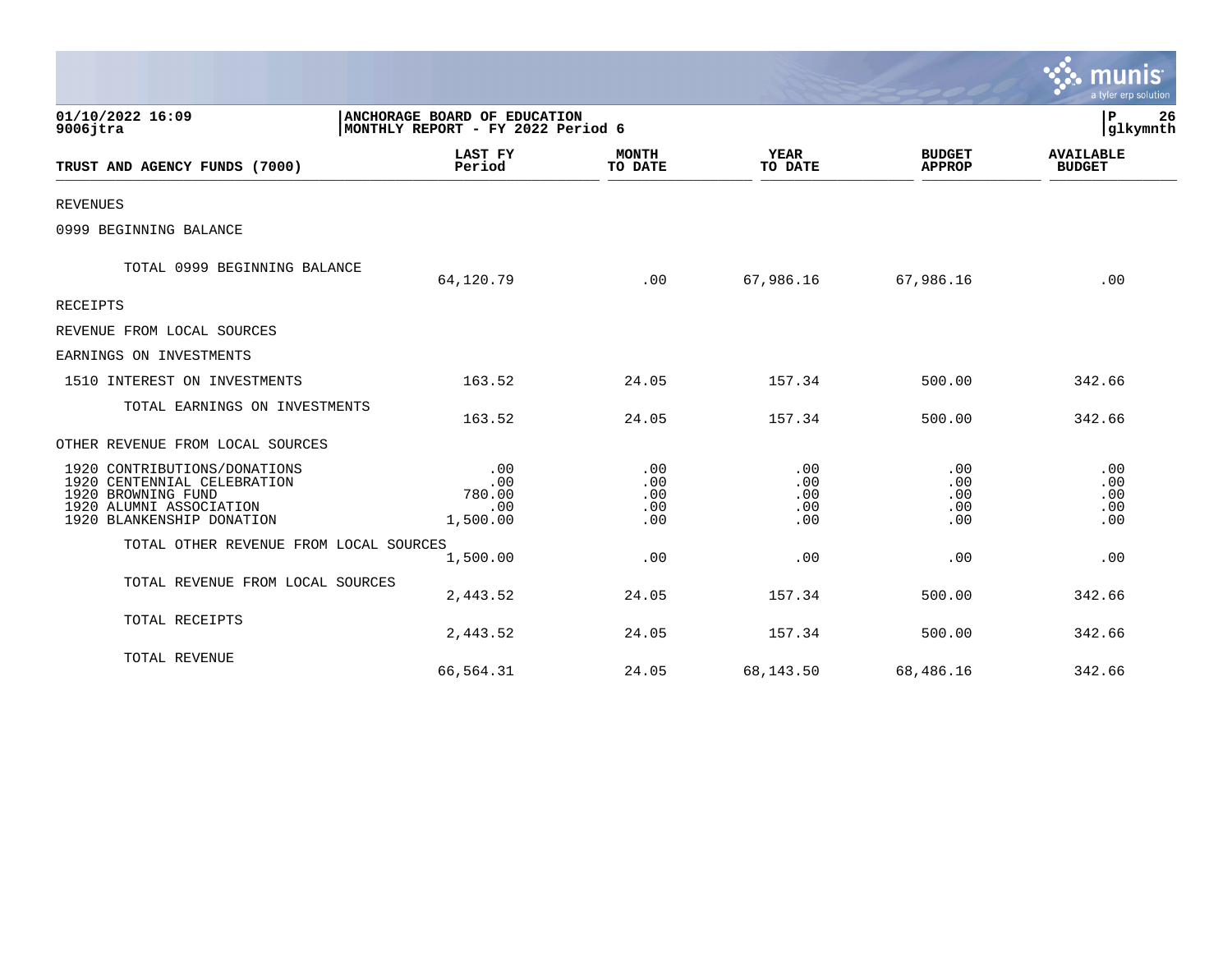

| 01/10/2022 16:09<br>$9006$ jtra                                                                                                                                                                                |                                                  | <b>ANCHORAGE BOARD OF EDUCATION</b><br>MONTHLY REPORT - FY 2022 Period 6 |                                                    |                                                                   |                                                                   |  |
|----------------------------------------------------------------------------------------------------------------------------------------------------------------------------------------------------------------|--------------------------------------------------|--------------------------------------------------------------------------|----------------------------------------------------|-------------------------------------------------------------------|-------------------------------------------------------------------|--|
| TRUST AND AGENCY FUNDS (7000)                                                                                                                                                                                  | LAST FY<br>Period                                | <b>MONTH</b><br>TO DATE                                                  | <b>YEAR</b><br>TO DATE                             | <b>BUDGET</b><br><b>APPROP</b>                                    | <b>AVAILABLE</b><br><b>BUDGET</b>                                 |  |
| EXPENDITURES                                                                                                                                                                                                   |                                                  |                                                                          |                                                    |                                                                   |                                                                   |  |
| 2600<br>PLANT OPERATIONS AND MAINTENANCE                                                                                                                                                                       |                                                  |                                                                          |                                                    |                                                                   |                                                                   |  |
| 0100<br>SALARIES PERSONNEL SERVICES<br>0200<br>EMPLOYEE BENEFITS<br>0300<br>PURCHASED PROF AND TECH SERV<br>0400<br>PURCHASED PROPERTY SERVICES<br>0600<br>SUPPLIES<br>0700<br>PROPERTY<br>0840<br>CONTINGENCY | .00<br>.00<br>.00<br>.00<br>402.00<br>.00<br>.00 | .00<br>.00<br>.00<br>.00<br>.00<br>.00<br>.00                            | .00<br>.00<br>.00<br>.00<br>2,295.00<br>.00<br>.00 | 4,000.00<br>750.00<br>.00<br>.00<br>27,096.00<br>.00<br>36,640.16 | 4,000.00<br>750.00<br>.00<br>.00<br>24,801.00<br>.00<br>36,640.16 |  |
| TOTAL 2600                                                                                                                                                                                                     | PLANT OPERATIONS AND MAINTENANCE<br>402.00       | .00                                                                      | 2,295.00                                           | 68,486.16                                                         | 66,191.16                                                         |  |
| TOTAL EXPENDITURES                                                                                                                                                                                             | 402.00                                           | .00                                                                      | 2,295.00                                           | 68,486.16                                                         | 66,191.16                                                         |  |
| TOTAL FOR TRUST AND AGENCY FUNDS (7000)                                                                                                                                                                        | 66,162.31                                        | 24.05                                                                    | 65,848.50                                          | .00                                                               | $-65,848.50$                                                      |  |